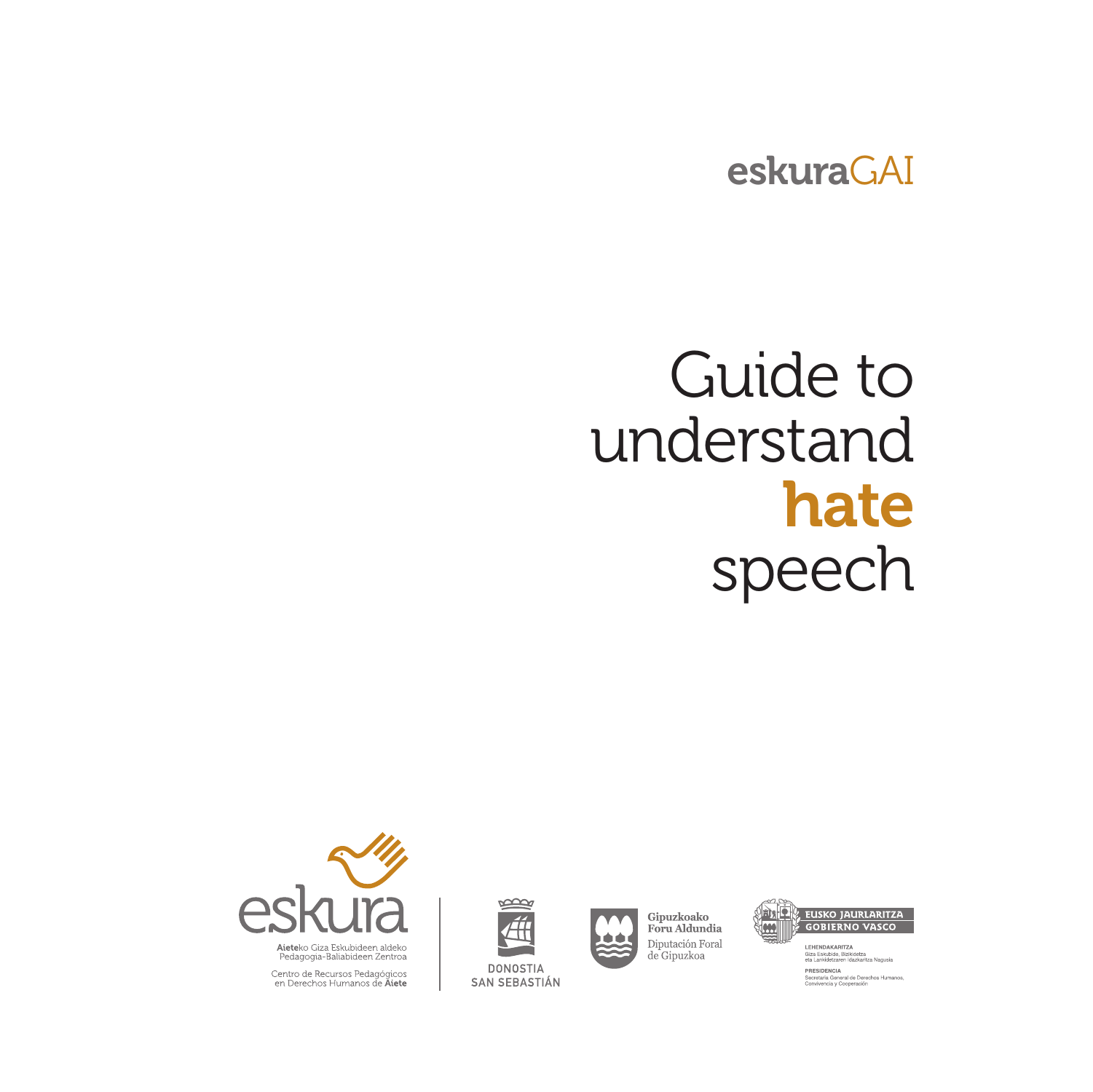#### Eskura Zentroa Aieteko pasealekua 65 20009 Donostia

Tf: 943 48 19 96 Email: info@eskurazentroa.eus www.eskurazentroa.eus

Title: Guide to Understand Hate Speech Written and Translated by Paloma Viejo Edited by: Bill Mallon Produced by Eskura Zentroa Donostia-San Sebastian town hall Layout and design: Quod Sail Edited on the 2020 november Printed by Graficas Leitzaran Legal Deposit:



#### https://creativecommons.org/licenses/by-nc-nd/3.0/es/

You are free to copy, distribute and transmit this work under the following conditions: You must attribute the work. You may not use this work for commercial purposes. You may not alter, transform, or build upon this work.

The views expressed in this manual are the exclusive responsibility of the author and do not necessarily reflect the opinion of Eskura.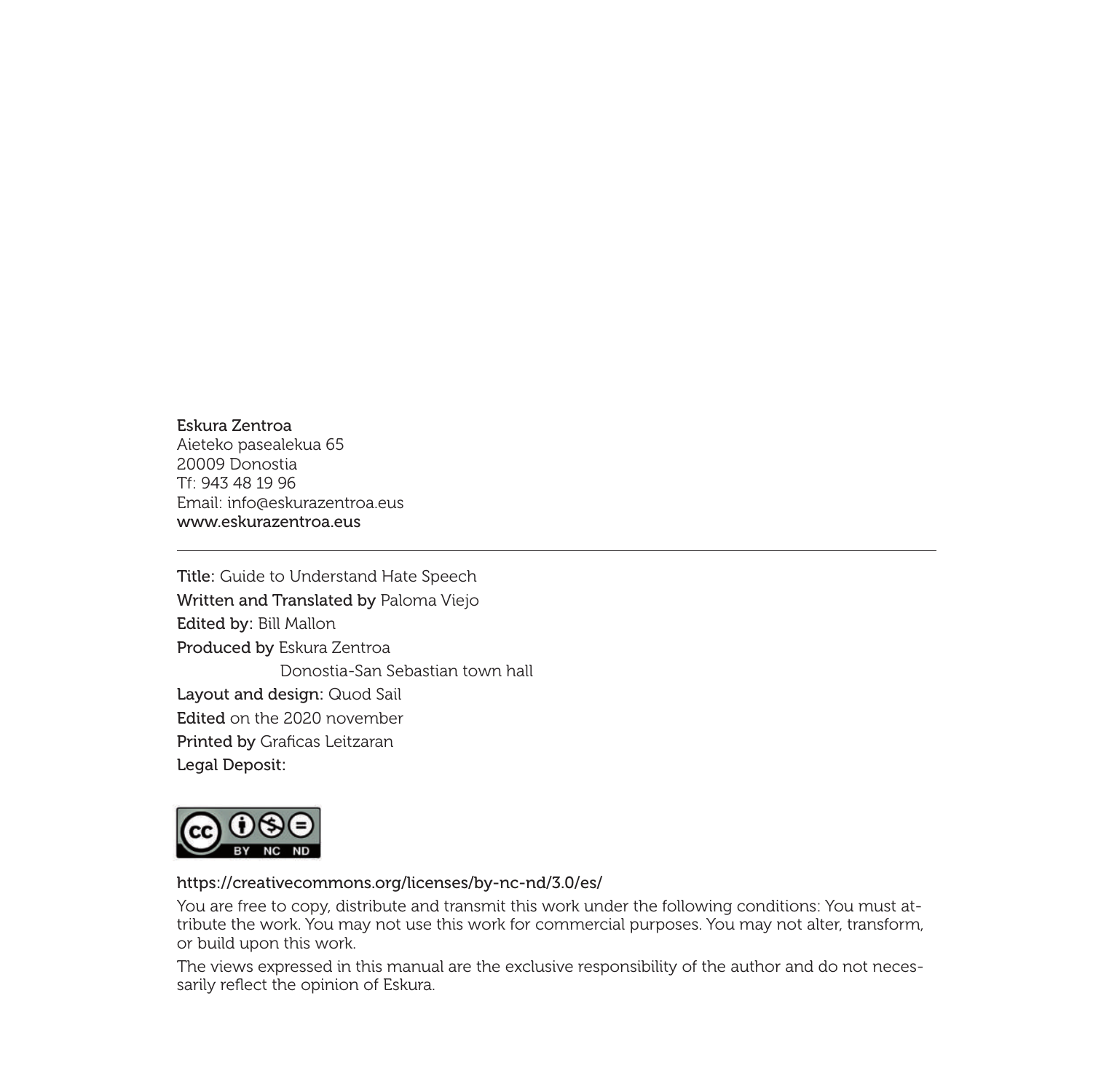**ESKURA** is a Pedagogical Resource Centre on Human Rights located in the Palacio de Aiete in Donostia / San Sebastian. It was created in February 2018 in collaboration between the Basque Government, the Provincial Council of Gipuzkoa and the City Council of Donostia / San Sebastian.

Eskura's mission is to promote an informed community, in which people have the possibility to know and understand our rights and be able to promote their exercise in the practice of our daily life, as well as to be aware of the past and present violations of human rights and injustices, being able to give a future response focused on the peaceful coexistence in the diversity of our society.

The **general objectives** in which the creation of the Pedagogical Resources Centre is framed are:

- To promote a society committed to human rights and with a critical capacity in the face of human rights violations.
- To offer educational and participatory alternatives to develop a pedagogy of peace and coexistence in diversity in our current context.

This Centre carries out three types of activities:

- Collecting educational resources, materials, supports and good practices in human rights.
- To generate pedagogical resources in human rights.
- Disseminate educational resources, materials, supports and good practices in human rights, in collaboration with educational agents, associations and institutions.

This is the first issue of **EskuraGAI**, a publication that in subsequent issues will address issues of interest in relation to human rights.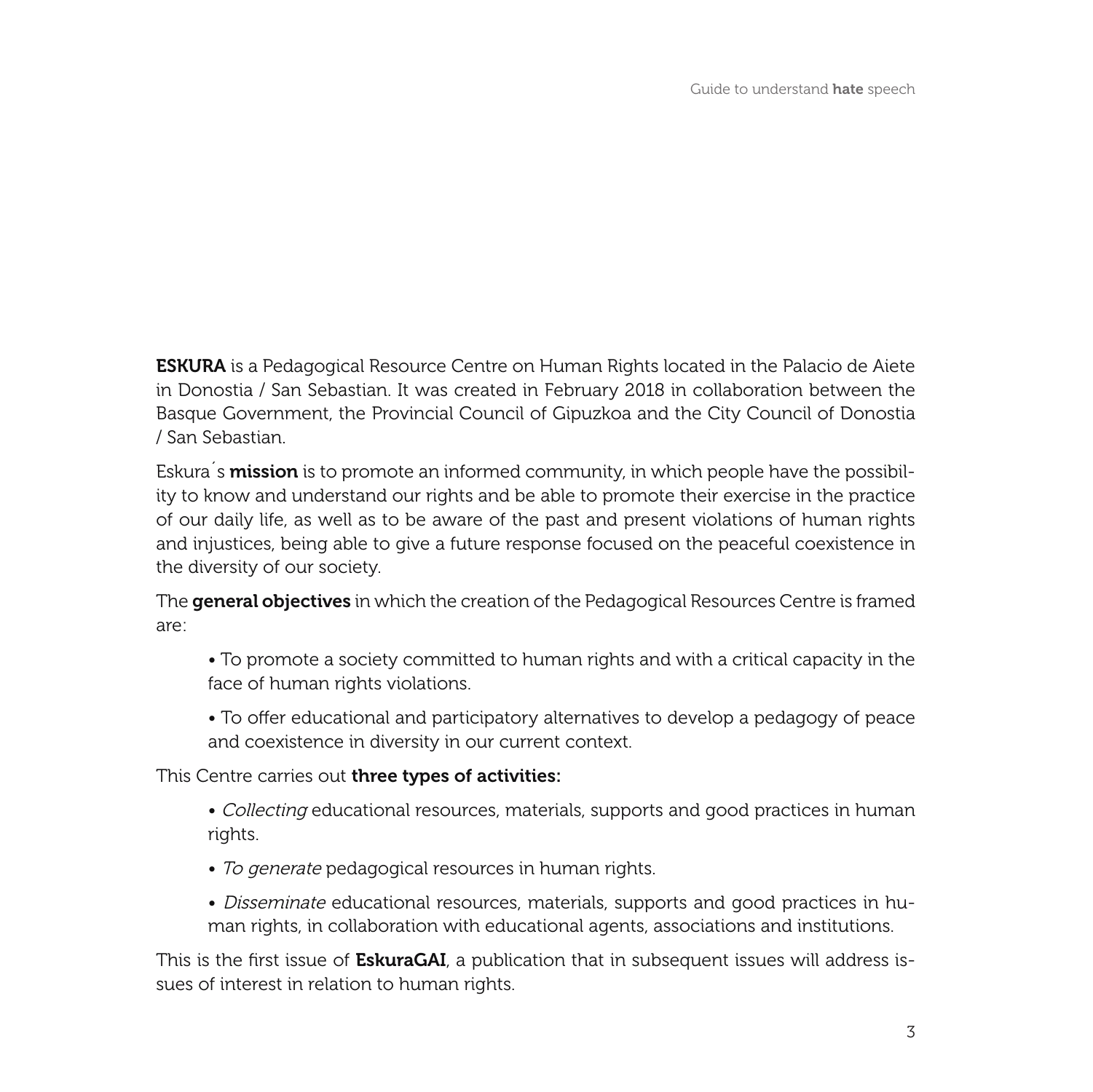### Biography of the Author

Paloma Viejo Otero is a postdoctoral researcher for FUSE, at the National Anti-Bullying Research and Resources Centre of Dublin City University (ABC-DCU), where she explores the intersection between hate speech and bullying and where she prepares programs to tackle bullying for Primary and Post-Primary Schools in Ireland. Paloma's PhD explores the notion of hate speech, hate speech regulation models, and how social media governs hate speech. Her doctoral work led her to collaborate as an expert with the Council of Europe, where she coproduced the Manual, 'Yes We Can', for the Youth Department of the Council of Europe.

This manual aims to produce counter-narratives to diminish, counteract, or neutralize attraction and the impact of hate narratives, within the framework of the "No Hate Speech" campaign. Paloma obtained her MPhil in Race, Ethnicity and Conflict from Trinity College Dublin. Paloma also has extensive professional experience in the public and non-public sector: the Ministry of Foreign Affairs of Spain in Sudan and Guatemala (AECID); UNESCO at the Diversity for Cultural Expression department; Migrants Right Centre Ireland (MRCI) in Dublin; and with people at risk of social exclusion through the Peter McVerry Trust, Dublin.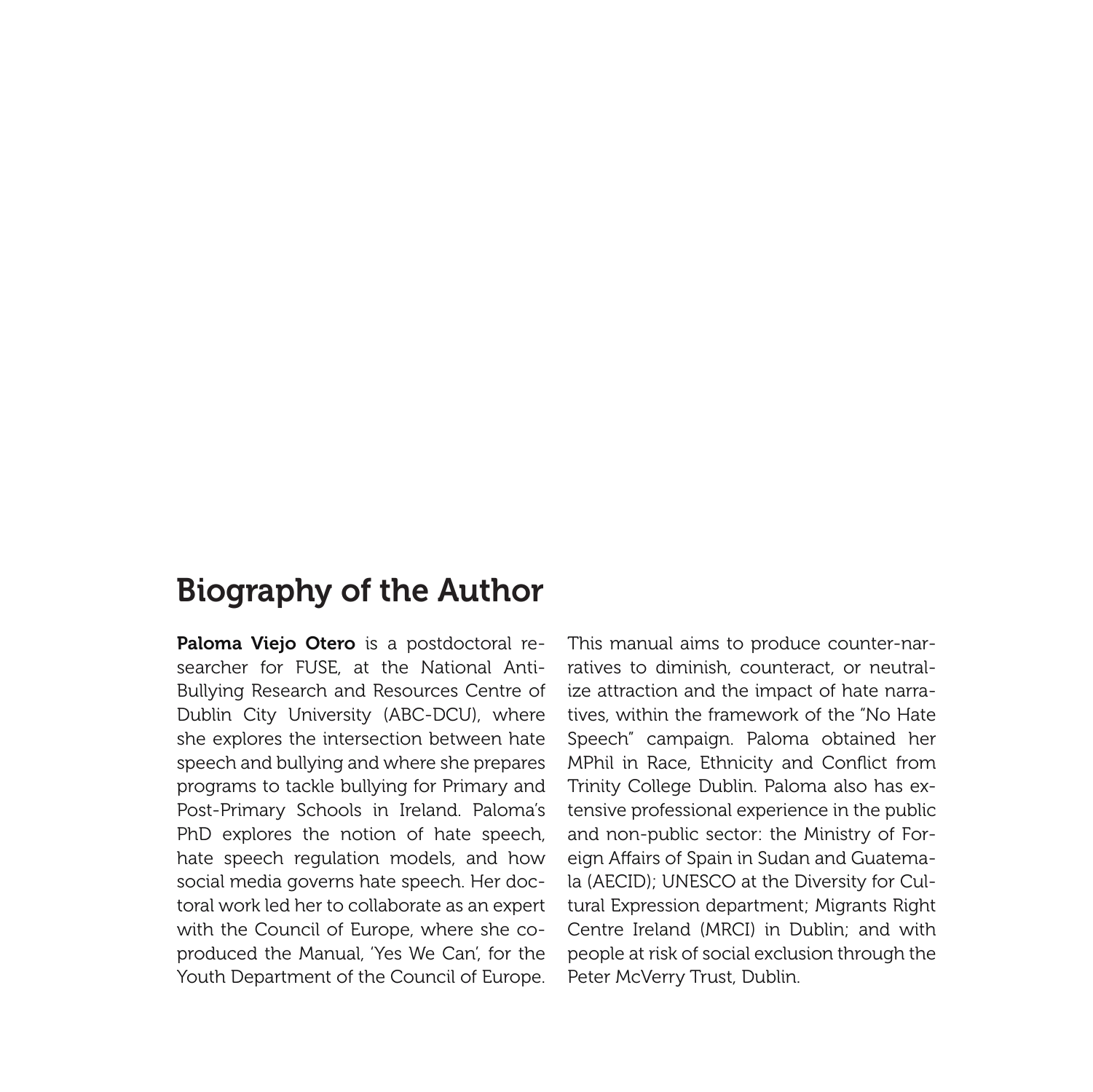### Index

#### **Introduction**

#### Chapter I. Hate.

- 1.1 What do we understand by hate?
- 1.2 Hate speech vs the act of speaking hatefully.
- 1.3 Think hate speech.

#### Chapter II. History of Hate Speech.

- 2.1 A scattered history and of opposites.
- 2.2 Hate speech in the 1940s. Declaration of Human Rights.
- 2.3 Hate speech in the '60s Convention on Minorities.
- 2.4 Hate speech in the 1980s American college campuses.

#### Chapter III. Hate speech and Freedom of Expression.

- 3.1 Is freedom of expression a limitation with regards to hate speech?
- 3.2 Freedom of expression as a social tool.
- 3.3 Brief history of freedom of expression.
- 3.4 Freedom of expression and freedom of information in Human Rights.
- 3.5- The freedom to express oppression and freedom that oppresses.

#### Chapter IV -Guide Main Lessons.

#### Activities proposal.

#### Bibliography.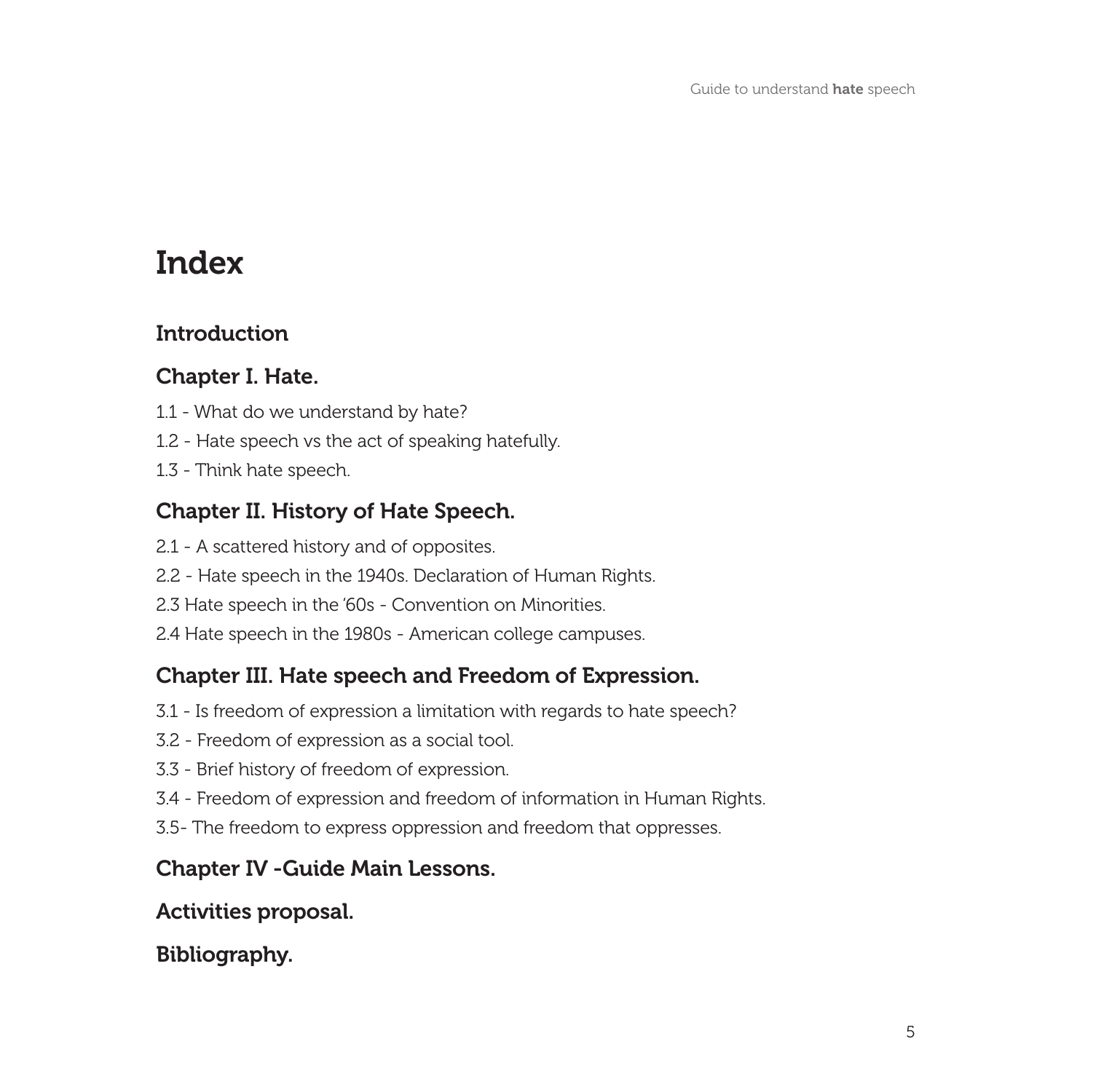eskuraGAI

#### INTRODUCTION

The rise of hateful expressions in recent years has surprised Europe, where important social consensus that were to be stable. Fundamental rights around discrimination are being violated, resulting in affected social groups being actively impeded from developing their lives with dignity

This guide arises from the need to correctly understand the concept of "hate speech", a concept which was worked on at the II international seminar, organized by Eskura (Center on Human Rights Pedagogical Resources) in February 2020.

In the first two chapters, the author, Paloma Viejo, introduces us to the difference between "hate speech" and what we have called "speaking hatefully." These two terms have become confused, using "hate speech" now to refer to both issues. These chapters will thus seek to clarify this misunderstanding.

The third chapter open with the dilemma regarding the limits of "freedom of expression" and "hate speech", tracing its origin right up to the current formulation of "freedom of expression", as laid out in the Declaration of Human Rights. The chapter then ends with a discussion of oppression and the situation of oppression that arises if not properly regulated, which, in many situations, is not easy, as we can see from the situation today. Chapter Four outlines the guide main ideas.

The guide then concludes with some pedagogical proposals for each chapter, which seek to complete and assimilate the theoretical sections. Although aimed primarily at professionals from public bodies and associations, they are also useful for anyone interested in understanding these issues.

We hope this guide helps us better understand all of the above terms and their importance and contributes to create a more just and fair society.

In addition, the guide intends to be a contribution and a complement to the rest of the documents and guides that address these issues.

Itsaso Andueza (Eskura Coordinator)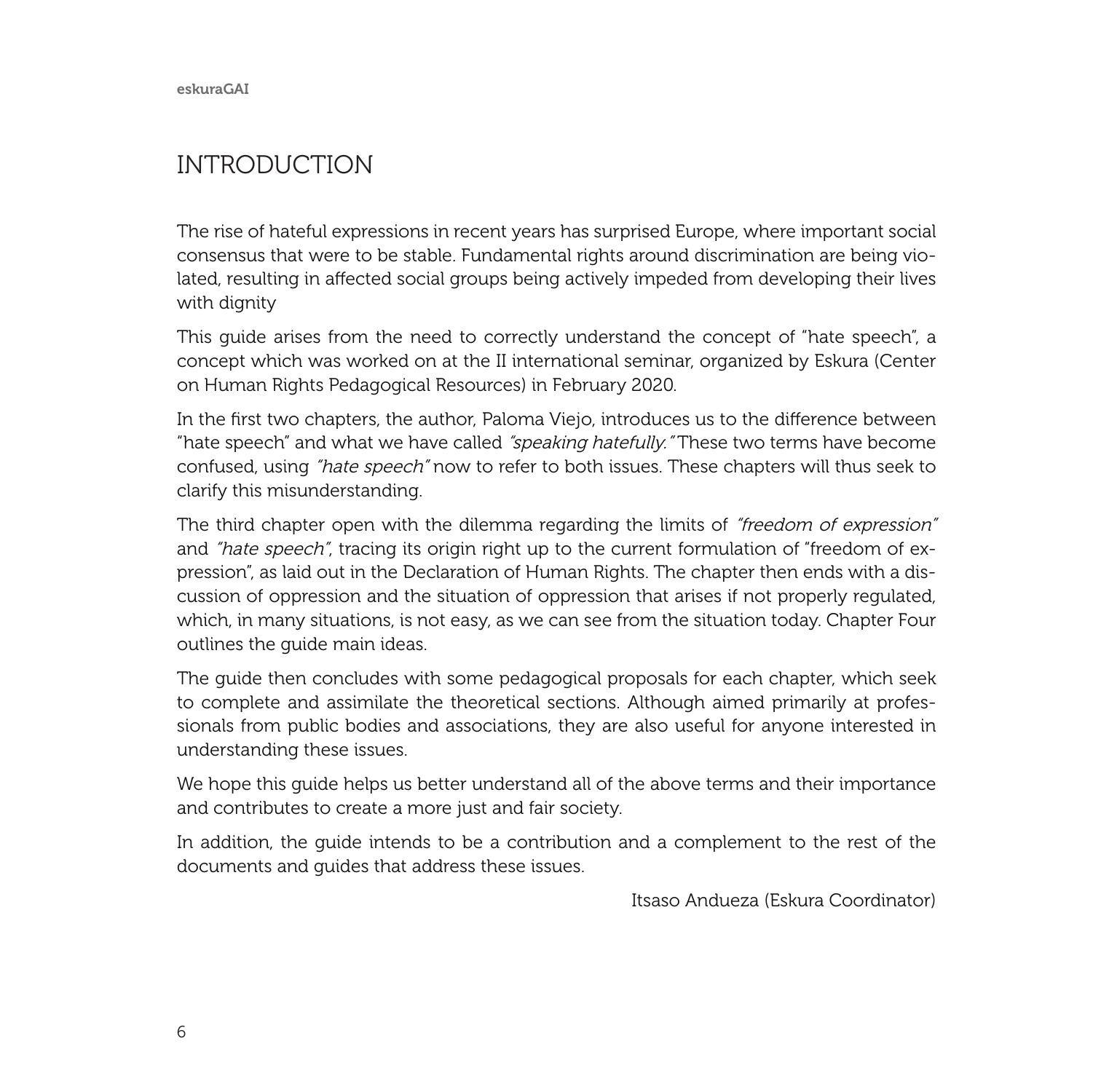# Hate CHAPTER I

### 1.1 What do we mean by hate?

Hate has intrigued us since ancient times, where Aristotle (350 B.C.) distinguished between hatred and anger. For the philosopher, anger, along with scorn, fury, and wrath are passing emotions; associated with pain and directed against individuals. In contrast, hatred does not center itself on the individual experience, it does not generate pain in the person that hates, and it is directed against groups. Centuries later, Cicero (106 BC) thought of hatred as ancient anger, solidified. That is, hate is an ancient emotion turned into an idea. On their behalf, religious institutions - particularly Catholic institutions - used to distinguish between different forms of hatred: such as the distinction between hatred of others, against which their doctrine fought, and hatred professed by another religion, which their doctrine sometimes fostered.

According to the author, Daniel Lord Smiles, medieval jurisprudence also made a distinction between anger and hatred. Anger was deemed harsher than hatred, which was regarded as a positive value enjoyed by families and individuals, associated with honour and public reputation. Moving forward in time, already in the seventeenth century, Spinoza returns hatred to the world of emotions and highlights that hatred resembles pain and that it is activated for external reasons. Finally, in modernity, authors like Kernberg claim that hatred is both pathological and cognitive, with Allport placing prejudice at the threshold of hatred. Others such as Ahmed wrote in 2004 that hatred is part of the social fabric and that it hovers over groups.

Hate is therefore a concept that from antiquity to modernity is associated with both the world of emotions and the world of ideas, and that when we try to associate the two worlds we find ourselves dealing with very difficult questions:

- How and why does anger solidify as an idea?
- How does it circulate between groups?
- To what extent can we disaggregate the hatred of the emotion that sustains it?
- To what extent are ideas felt like emotions?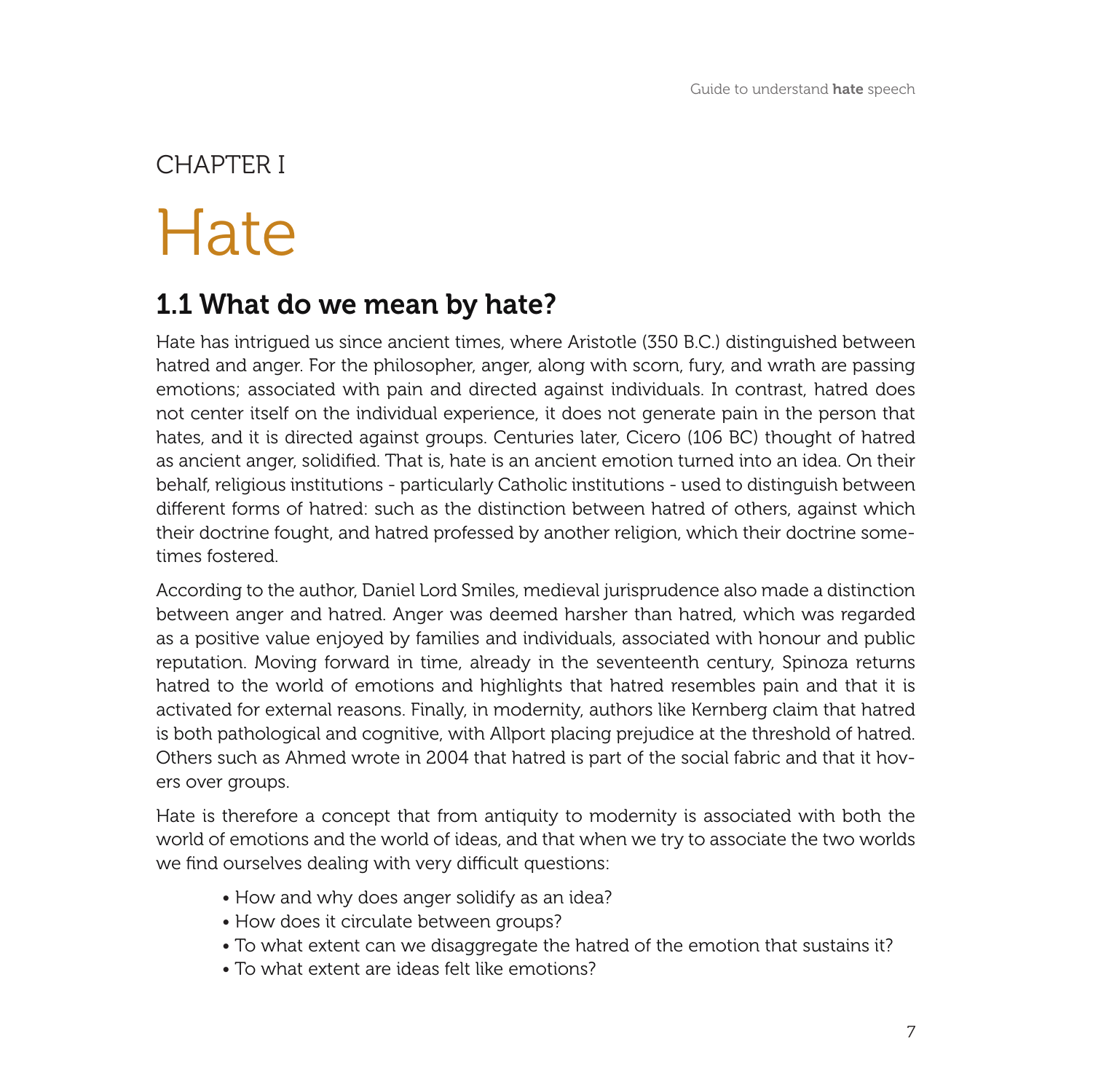There are, however, a significant number of works that speak of forms of concrete hatred and which do provide answers. Concerning racism, misogyny, homophobia, aversion to functional diversity or hatred of poor or aporophobia, we have authors such as Angela Davis, Sarah Ahmed, Theo Goldberg, Stuart Hall, Philomena Essed, Paul Abberley, Maria Maies, Silvia Federici, and Adela Cortina, for whom hatred is part of the social structure, generating situations of oppression and inequality. If we know anything definite about hate, it is precisely this, that both its nature and its expression are intimately related to segregation, discrimination, and inequality in society.

### 1.2 Hate speech vs. the act of speaking hatefully.

When we talk about hatred in this guide, we talk about segregation, discrimination, and social inequality. But what is hatred in relation to 'hate speech'?

We must distinguish the 'act of speaking hatefully' from 'hate speech'. While 'the act of speaking hatefully' refers to the set of discriminatory expressions emanating from individuals, 'hate speech' – strictly speaking – is a term of legal origin, whose aim is to regulate hatred and prevent discrimination. That is, 'hate speech' is associated with the social pursuit of equality, while 'the act of speaking hatefully' belongs to the field of communication, information, and linguistics, referring instead to the act of expressing hatred in order to generate or perpetuate inequality.

So why are both terms, 'hate speech' and 'hatefully speaking', known as 'hate speech'?

Naively, we think that university education does not accommodate racism. This innocence faded when racist posters began to appear in the hallways of American student residences in the 1980s, however. In response, the governing boards of numerous universities implemented a series of codes of conduct regulating the act of speaking or expressing racial hatred. Because the university's proposal focused precisely on the use of language and expression, libertarian civil groups feared that these codes would limit the individual's freedom of expression, as protected by the First Amendment of the American Constitution. Out of this fear, there was born a famous and hectic debate, which jumped from the legal academic field, into the public sphere. As radio and television publications and debates increased, the legal term 'hate speech' became popular and quickly began to be used interchangeably, both to talk about 'hate regulation' and to refer 'to the act of speaking hatefully'.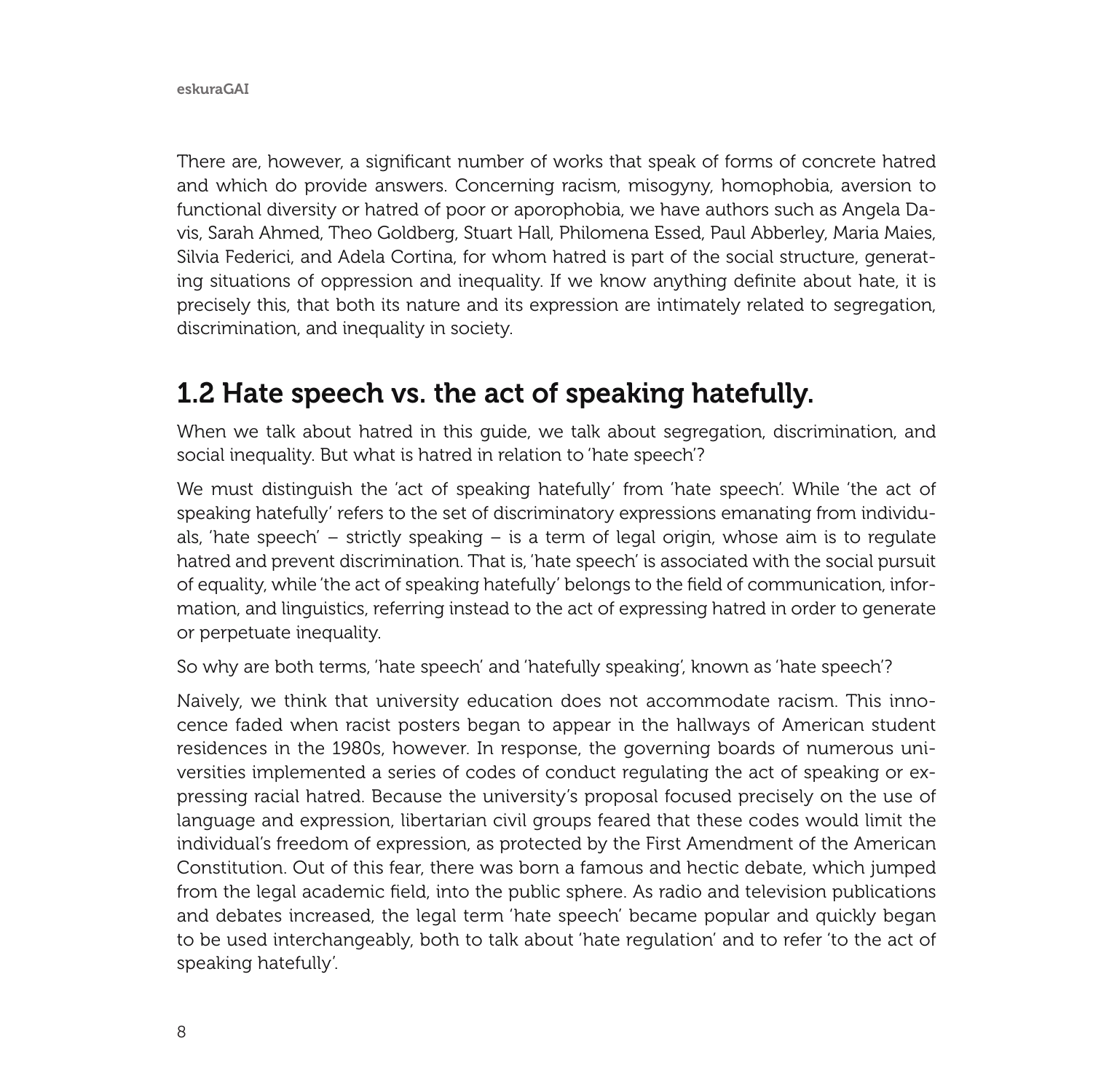And so, 'hate speech' is a term that comes from the legal realm and encompasses all attempts to regulate hateful manifestations within society, whereas 'the act of speaking hatefully' is precisely the action of reproducing or creating expressions that seek to subordinate and discriminate against the other.

### 1.3 Thinking about hate speech.

Today, the act of 'talking hatefully', and how to combat it, is quite popular. Over the past decade, and quite possibly due to the emergence and circulation of hateful messages on social media, didactic guides and videos that deal with how to combat hate  $speech$  have proliferated $^1$ . As such, there are numerous guides and videos now on how to create counter-narratives, how to build alternative narratives, how to act in case of racist or homophobic attacks in public places, how to act in case of gender violence or how to develop campaigns against discrimination, etc. However, we have less accessible, non-academic and relevant and enjoyable literature that treat 'hate speech' as a social technology or legal tool that seeks to regulate or control hate and discrimination.

Indeed, we talk a lot about 'the act of speaking hatefully', but we talk little about how to regulate hate. As a society, we leave this task to the experts in law and philosophy of law. Society is organized in this way, giving power and entrusting experts, which although has positive aspects, it is important not to forget the critical spirit or the ability of society to contribute to the elaboration of laws and regulations.

For example, if we approach with a critical mind how hatred is regulated in Europe we will see that there is a growing tension, where, on the one hand, we seek to protect groups that are frequent victims of discrimination and, on the other hand, we look to protect the right to freedom of expression of the individual. As such, we are seeing groups who are opposed to regulation against hatred. They defend instead freedom of expression, absolutism, and the principle of neutrality of American influence that tolerates the bigoted. Others are in favour of regulating hatred, but protecting all individuals equally, while others are seeking to protect particular categories, mostly historically oppressed groups. Thus, how to regulate hatred is a disputed territory and it is therefore important to think of hate speech as regulation. After all, 'hate speech' is a

<sup>1</sup> Referring to the act of 'speaking hatefully'.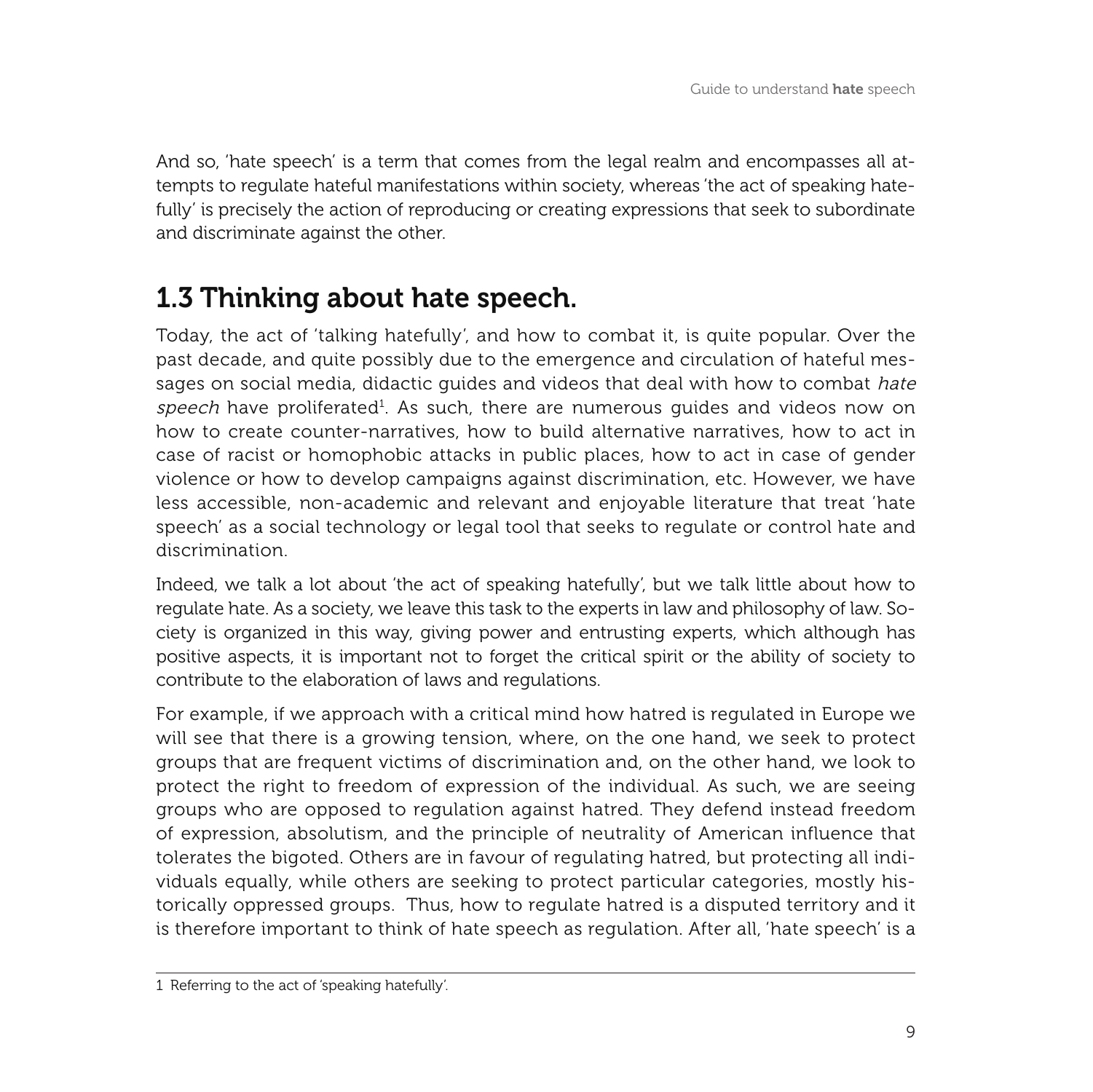legal tool, a technology, or social instrument whose purpose is to obtain equality. The question, therefore, is to know if we want to regulate hatred or not and, if so, how do we want to regulate it.

So let's think about what hate is, how we understand hate, and how we want to regulate it. Indeed, let's think about what kind of society we want.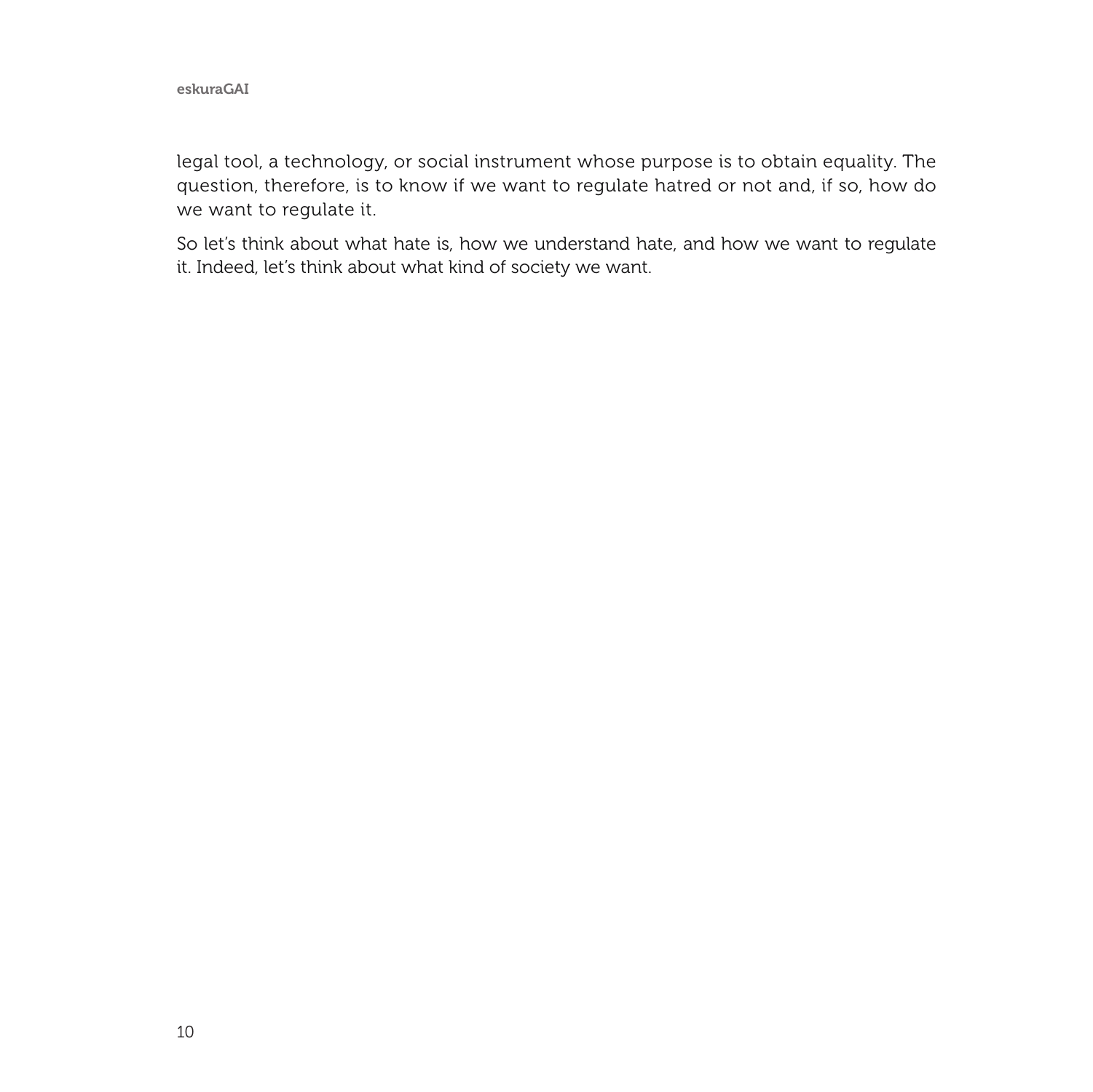# History of hate speech CHAPTER II

### 2.1 A scattered and opposing story.

'Hate speech' is a Western concept, which evolved to the beat of the Cold War<sup>2</sup> and the ideological tensions of the time. To show how the dominant powers influenced hate regulation, the following sections below are dedicated to explaining the evolution of hate regulation from some relevant historical episodes.

### 2.2 Hate speech in the 1940s - Declaration of Human Rights.

In our most recent history, the notion of 'hate speech' is closely linked to the fight against discrimination, and to the Declaration of Human Rights. After the disasters committed by fascism, the will to create a system of regulation that prevented its recurrence was born. This task was entrusted to the United Nations, who prepared the Declaration of Human Rights as a way to protect the dignity of man and prevent the repetition of the horrors of another world war.

The Declaration was proclaimed by the United Nations General Assembly in Paris on 10 December 1948 and, although it was born as a 'common ideal for all peoples and nations', the drafting process was a political and human endeavour full of ideological tensions.

Thanks to the thorough task of United Nations' administrative staff, all discussions, agreements, and proposals that took place between 1943 and 1948 were transcribed onto paper. Reading them takes us to the backstage of an ideological and human process that demystifies the political process. From this reading, we can see, surprisingly, that it was the 'feared' Soviet bloc that called on human rights commissioners to have a non-sexist, non-racist, and anti-discrimination language. According to human rights expert, Johannes Mornsik, it was the Soviet bloc that presented the first draft of what we now know as 'hate speech', and did so before the Subcommittee on Prevention against Discrimination and The Protection

<sup>2</sup> The Cold War is a period of political tension that arose as a consequence of the Second World War (1939-1945) and occurred mainly between the Soviet Bloc and the Western Bloc.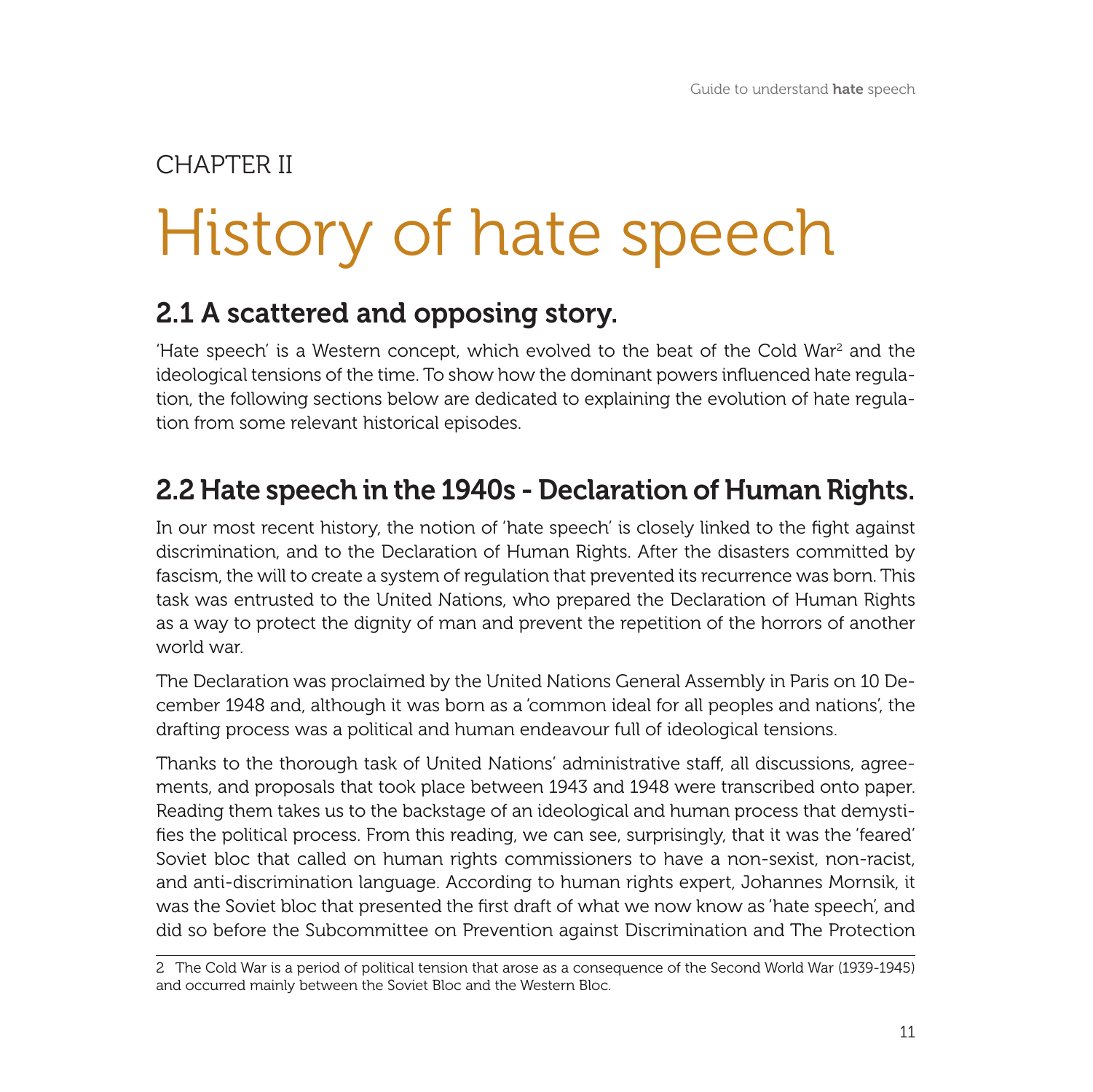of Minorities, with the intention of this formula becoming Article 7 of the Declaration. The Soviet proposal read as follows:

'any defense of national, racial and religious hostility or of exclusivity or hatred and national contempt, as well as any action establishing **privilege** or discrimination based on distinctions of race, nationality or religion, would constitute a crime' (emphasis added)

This proposal was not accepted by the Western bloc, however. The Soviet idea, to its full extent, required the dismantling of the privileges of some social groups and also sought to empower the state and governments to define which groups could be considered minorities.

Fundamentally, some of the Western representatives did not trust the Soviet proposal and interpreted that the Soviet bloc sought laws to empower the state in order to identify and suppress ethnic groups that opposed the party on the other side of the iron curtain. Even when Western concerns raised a valid point, it can also be argued that the West had an added problem with the Soviet proposal, namely, including the word privilege within the proposal.

Unseeding privileges in the 1940s was a de facto problem for most Western countries. Indeed, the Soviet bloc understood privilege to be the benefits that are systematically granted to members of certain social groups or persons recognized or perceived as members of those groups, such as the historical privilege of the white man. Undoubtedly, this was a problem for the Western case, where there was de facto racial segregation in the United States, and where colonies still existed; indeed, apartheid reigned in South Africa, fascism in Europe had not been eliminated, and in most member countries women did not vote. Against this backdrop, how could the Western bloc accept a proposal such as that laid down by the Soviet bloc? How could Western countries untangle the privileges on which they were based or organized?

Mitigating the discussion, representatives of the Western bloc proposed an amended version of the Soviet proposal. The Western proposal, based on the rights of men and the Western individualistic tradition, proposed that, instead of protecting specific groups such as women or the population of the colonies, we should protect each and every human being individually from discrimination. This avoided the problem of regulating privileges and the problem of empowering the state over the definition of minorities.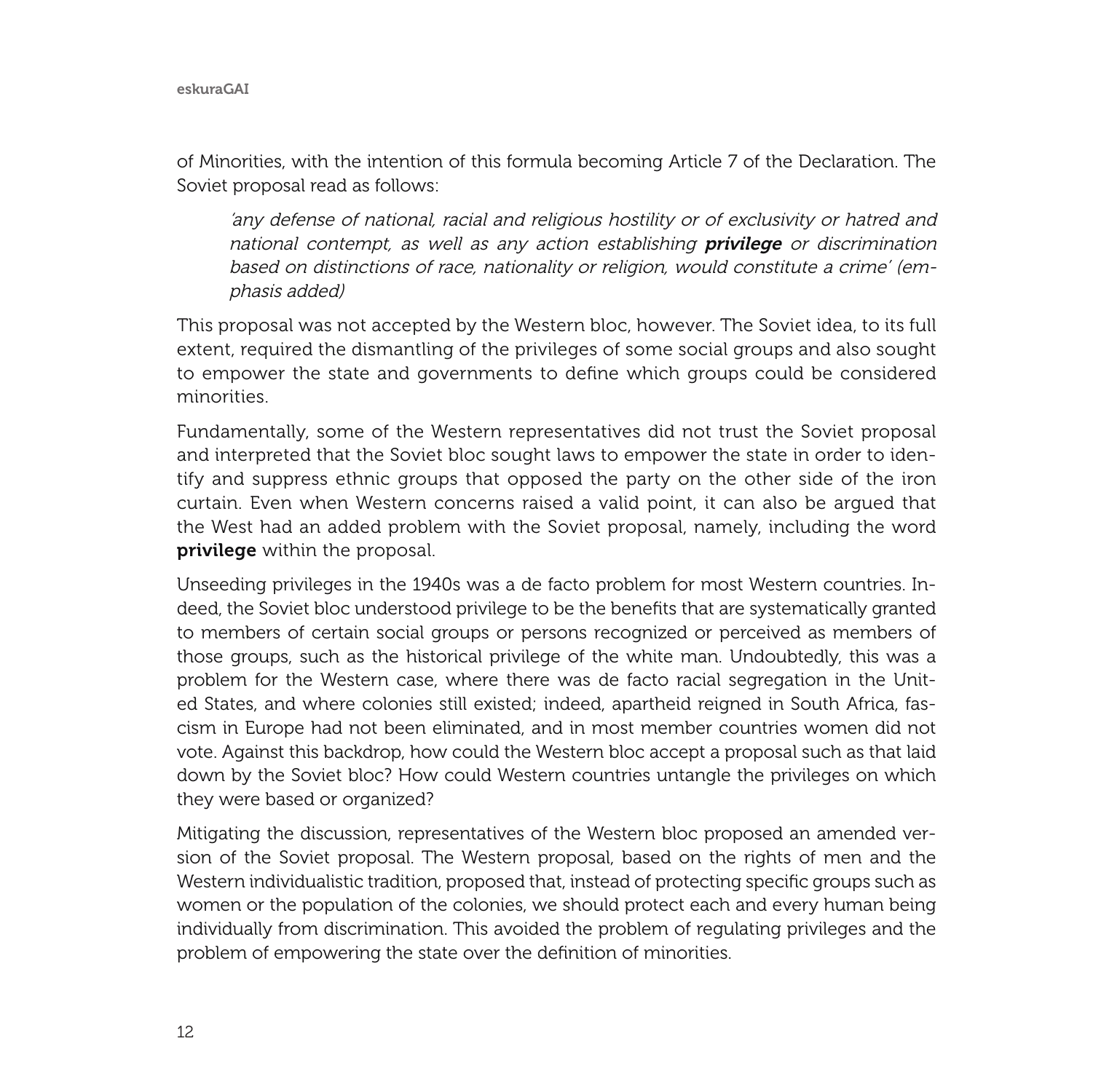The amendment was accepted, and voted on in a majority and is today known as Article 7 of Human Rights, which reads as follows: **'Evervone** has the right to **equal** protection against all discrimination› (emphasis added).

From this political process that occurred in the 1940s, we learn that the concept of ‹hate speech› was marked by an ideological tension or difference where, on the one hand, we see the trend that sought to protect historically privileged groups and, on the other hand, was the tendency that sought to protect all individuals equally. Although the issue was shifted towards the idea of protecting all individuals equally, continuing racial problems today remind us that these ideological tensions have never been solved.

### 2.3 Hate speech in the '60s - Convention on Minorities.

Just a few years later, in the 1950s, attacks on synagogues in various countries showed that some groups were more maligned than others. Taking advantage of this moment and perhaps encouraged by the American civil rights movements, the Convention on the Elimination of All Forms of Racial Discrimination and the Establishment of the High Committee for National Minorities was held between 1964 and 1969.

The question on this occasion was whether minorities could be defined and protected and, if they were, who would have the power to define them. As was the case during the process of drafting the Declaration of Human Rights, the Soviet bloc confronted the Western bloc head on. The winning argument was the one that said that minorities had to define themselves, that is, to fight for their category as an oppressed minority.

And what does this self-definition process consist of? There is no clear answer to this question, unfortunately. There is no universal protocol, as it is not a linear and established process but, instead, a struggle and social recognition that does not always occur in the same way. Sometimes, cultural recognition in others can be identity, etc. As an example, we could look to the Travelers in Ireland, who have fought for their distinction as an ethnic minority and who were recognized as such in 2017 after years of struggle.

Returning to the convention on minorities, one of the advances was to consider that hatred could be regulated when it comes to propaganda.<sup>3</sup> In particular, we refer to Article 4 of the

<sup>3</sup> Propaganda was understood as a form of persuasive communication that seeks to obtain a response that satisfies its issuer (1986).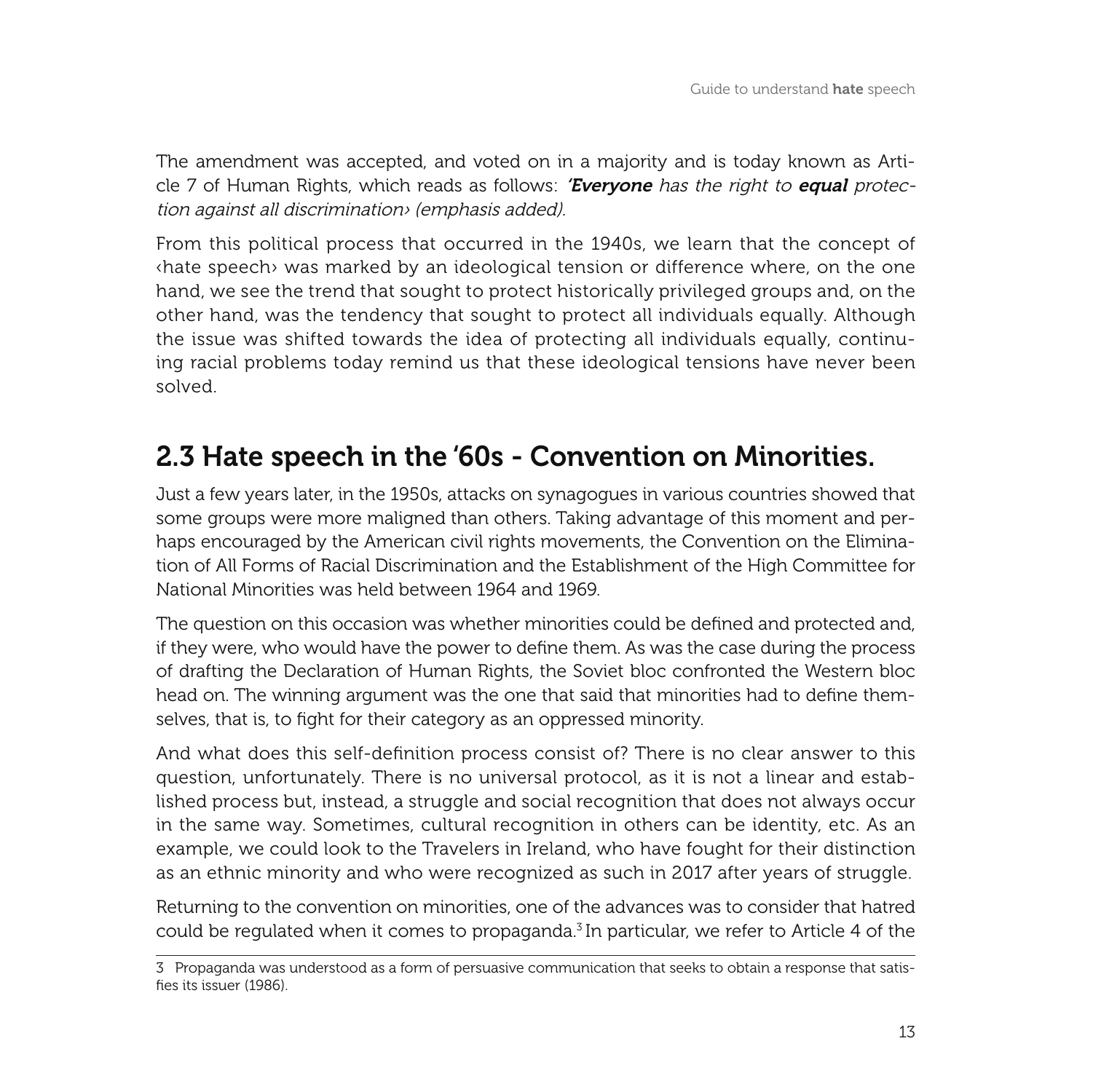Convention, which protects groups from attacks of racial supremacy and expressions of hatred and that reads as follows:

«States Parties condemn any propaganda in all **organizations** based on ideas or theories of superiority of a race or group of persons of a color or ethnic origin, or that attempt to justify or promote racial **hatred** and discrimination in any form" (Article 4) (emphasis added).

Hate speech is therefore regulated when it comes to propaganda and specifically when based on ideas of superiority. However, lacking a "minority" definition, we return to the initial dilemma of Article 7. We have not officially identified which groups are privileged, nor have we officially defined who the minority groups that do not have access to privileges are. As such, all privileged and oppressed groups are regulated equally until they are officially recognized as such. That is, the propaganda of a white supremacy group could be theoretically treated equally to, say, the propaganda of the Black Panthers.4

#### 2.4 Hate speech in the 1980s American college campuses.

The next event that has clearly influenced how we conceptualized hate speech involved events on American campuses in the 1980s and 1990s. We briefly stated earlier that, during this period, a series of racist and degrading messages against African-American students led the governing bodies of more than three hundred universities to implement codes of conduct against discriminatory expressions. The proliferation of these university regulations attracted the attention of the American Civil Liberties Union (ACLU), which regarded these codes as a significant threat to the freedom of expression, individual freedom, and academic freedom. An intense debate was opened, where several groups put forward motions, both for and against hate regulation on American campuses.

In favour of establishing anti-hate regulatory codes were 'The Critical Race Theorist' (CRT), made up of authors such as Matzuda, Delgado, Lawrence, and Crenshaw. CRT defined hate speech as 'any form of expression that perpetuates forms of social subordination›. His central thesis is that The First Amendment of the American Constitution had been crafted by settlers and freedom of expression, being associated with individ-

<sup>4</sup> Black Panthers, also known as the Black Panther Party, was a political organization founded in 1966 by Huey Newton and Bobby Seale to challenge police brutality against the African American community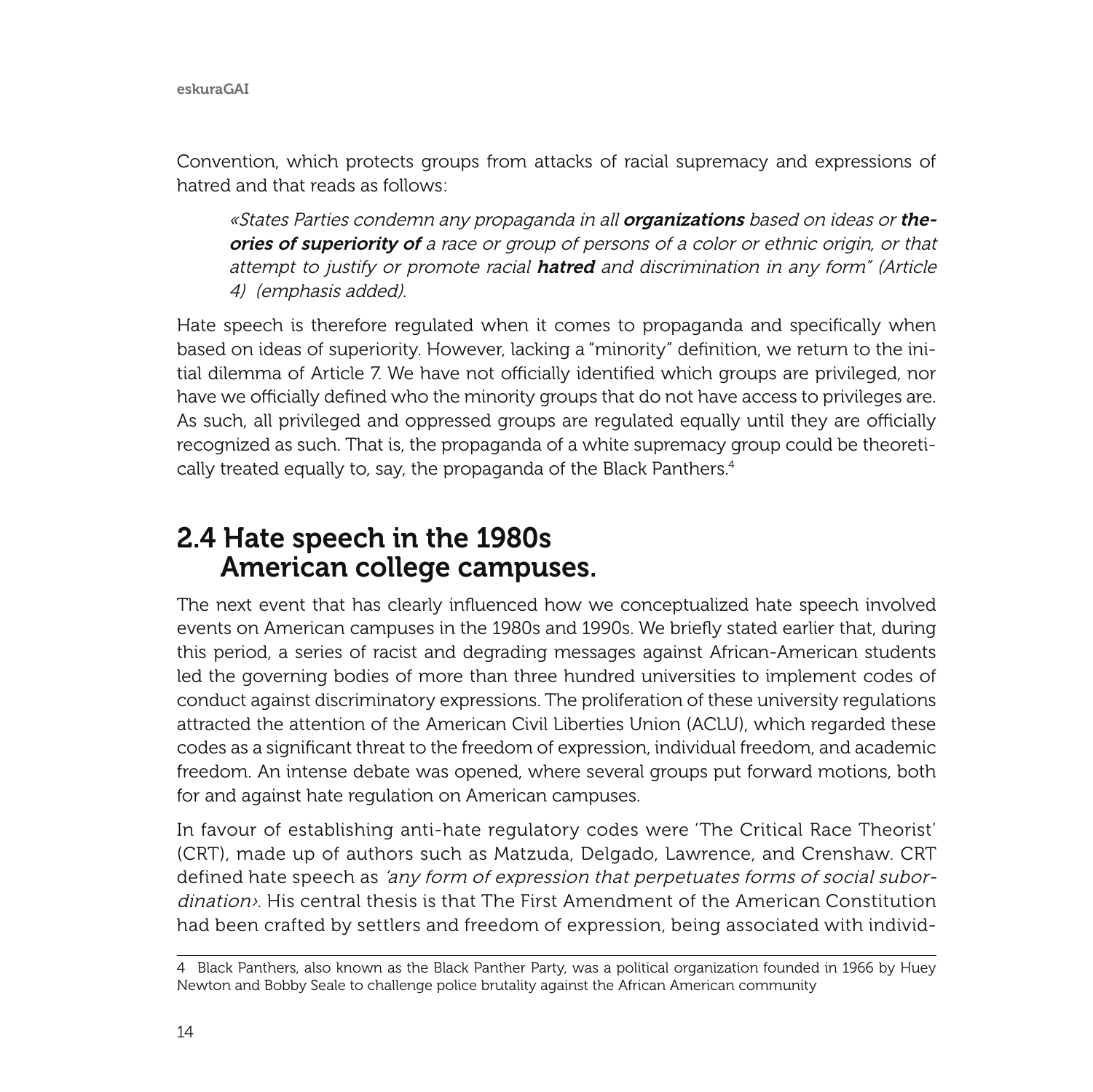ual freedom, does not contribute to emancipating oppressed groups such as the heirs of slavery or Native Americans, but shields the privileges of settlers and only allows the oppressed to fight for their rights. The question, therefore, that authors made after CRT is, why should we fight for our rights? Why is accessing the benefits of privilege for some a struggle and for others a status quo? This is precisely what Angela Davis refers to when she says that freedom "is a constant struggle'', especially for people of colour.

In addition to the group of academics advocating for the implementation of codes, were a second group of liberal academics from both the left and right of politics. Taken together, the liberal group argued that it is dangerous to assume that all individuals, because they belong to a particular group, must feel oppressed when confronted with an expression; for example, a woman in the face of a misogynistic expression should not necessarily feel oppressed. That is, under this perspective, not all individuals perceived as oppressed feel as such, nor do all groups perceived as privileged enjoy such privilege. As such, for the liberal group, regulating hatred by means of codes that limit expression could become limiting and generate other forms of discrimination.

In turn, two groups came out of this group of liberals: those seeking to protect all individuals from discrimination and those who believe that there should be no regulation against discrimination. On the one hand, we have the Critical Race Theorists Group who advocated for the implementation of codes regulating discriminatory expressions. On the other hand, there was the liberal group who advocated for abolishing all codes and simply promoting freedom of expression (view of conservative liberals) or to regulate against discrimination and protect all individuals equally (view of the liberal left).

The debate between these two groups was sealed in favour of both conservative and leftwing liberals defending individual freedom of expression and the protection of all individuals equally. In this regard, says an American legal scholar, Walker, the argument for freedom of expression won the debate, not for a matter of reason and weight but because it took place on American soil where liberals are the majority.

We have reviewed hate speech in the 1940s, and the 1960s, and 1980s, or what is knowns as the cold War period. We have seen that, in this span of time, hate speech was a concept that originated in an internationalist and universalist context such as human rights, where there were attempts to protect historically oppressed groups that never proliferated by opting for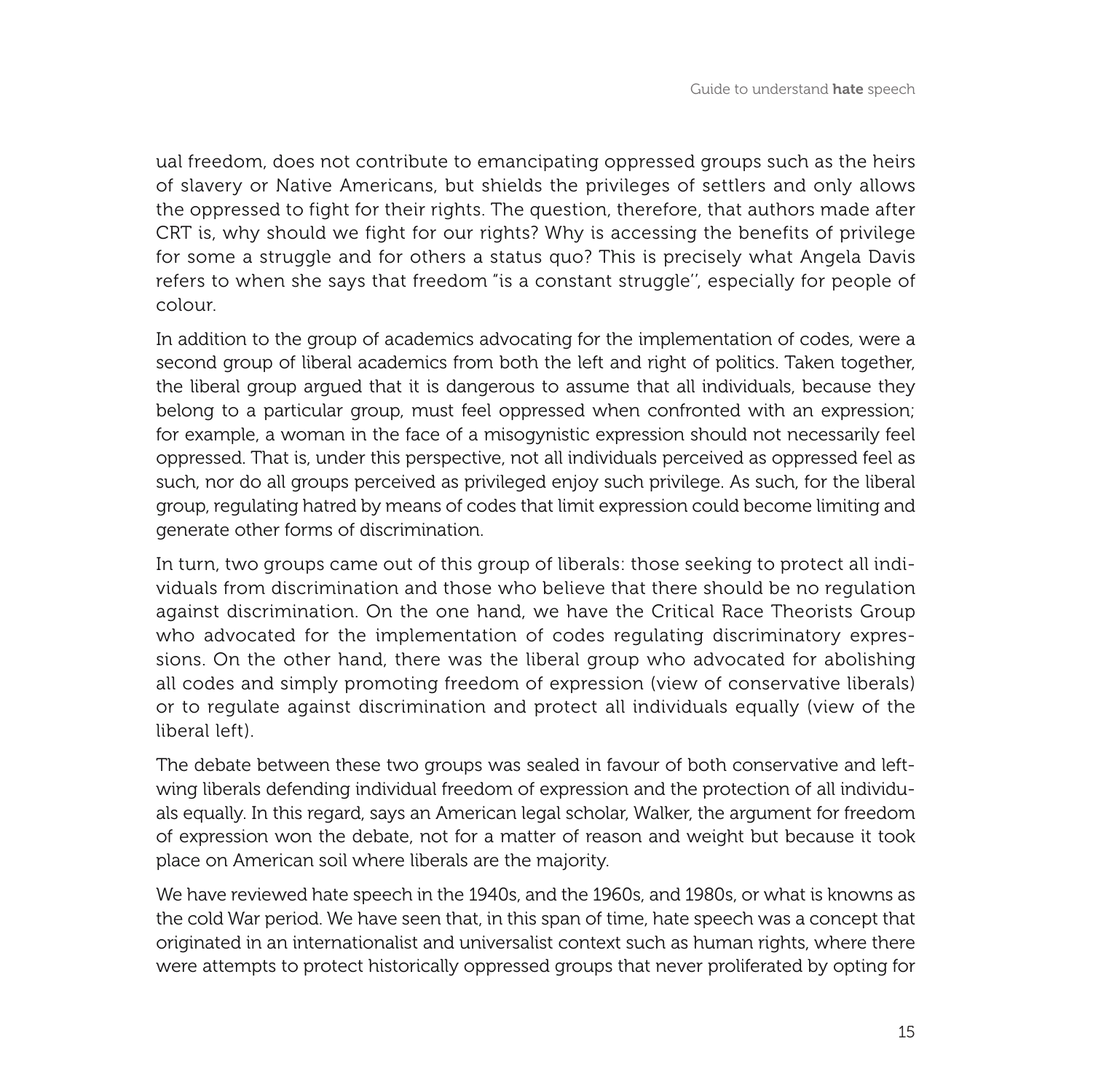universal protection of individuals. We have also seen that instruments for regulating hatred were developed and refined in the American context because of the renown of its debate in the 1980s and its head-on collision with First Amendment rights.

Therefore, in analysing the historical context in which the notion of ‹hate speech› has developed, we see that it is the result of a battle between liberal and ideological ideologies of materialistic historical court. And although the liberal left won the debate, the historical materialists continue to find reasons. A prime example being: #Blacklivesmatter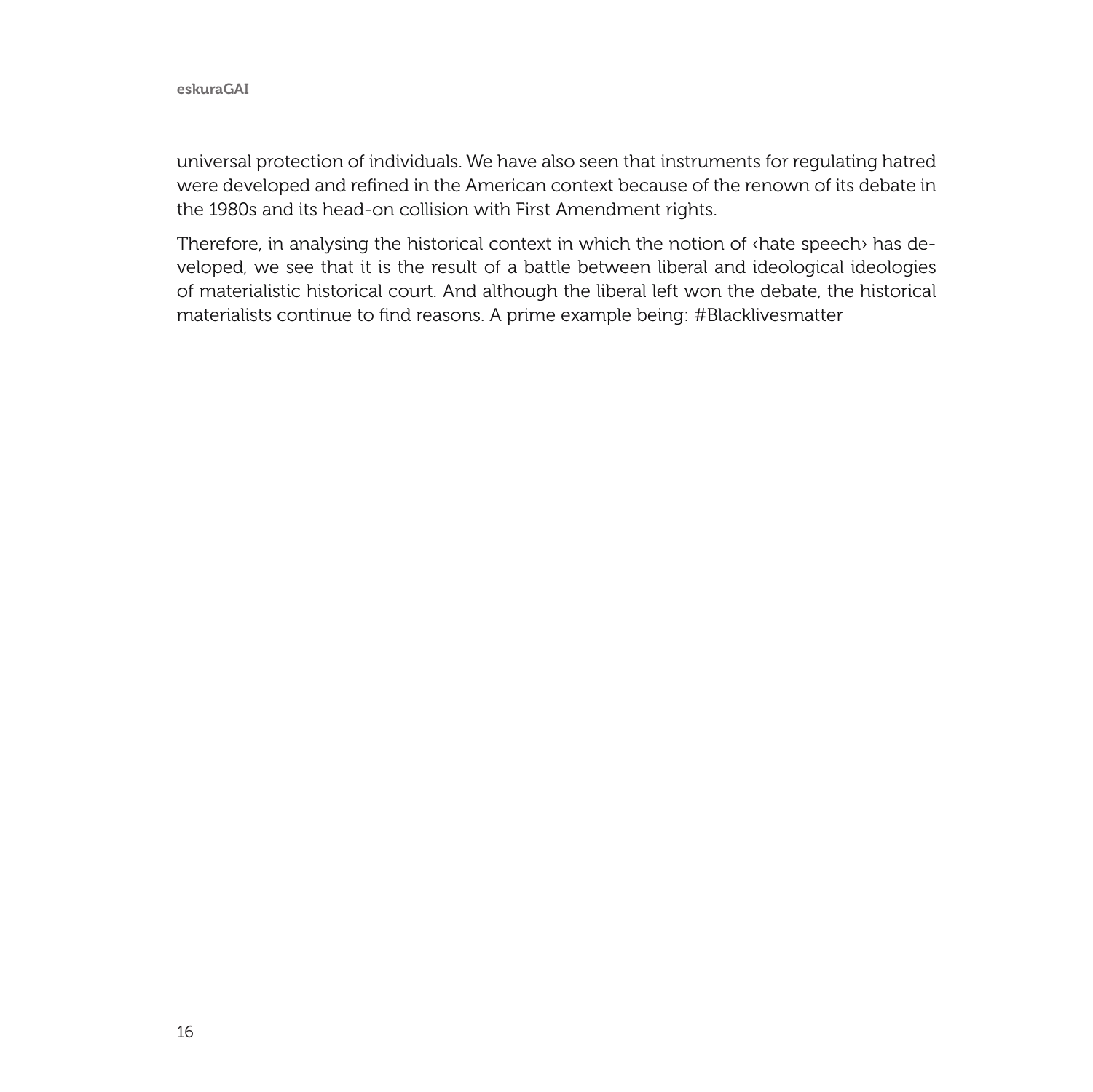#### CHAPTER III

# Discourse of hate and freedom of expression.

### 3.1 Is freedom of expression a limitation with regards to hate speech?

Freedom of expression is a concept that constantly appears alongside the concept of hate speech. It is often presented as a dilemma, where limiting hate speech is a limitation of freedom of expression and where freedom of expression without limits perpetuates hatred.

Generally, when we talk about a dilemma, we talk about a difficult situation where you have to choose between two or more possibilities and in which finding a solution requires making compromises. In turn, a dilemma implies that all possibilities are equal or have the same characteristics. The question then would be whether this is the case, whether we can consider that regulating hatred and enjoying freedom of expression is a dilemma. To do this, we will try to understand what the value of freedom of expression is, why it enjoys value and influence and we will try to understand why the relationship between freedom of expression and hate speech are seen as a dilemma. Therefore, the following section focuses on Freedom of Expression and we aim to answer the following questions.

- What is freedom of expression, what is its evolution?
- Why does freedom of expression have such an influence?
- Is hate regulation really a limitation with regards to expression?
- Can freedom oppress?

### 3.2 Freedom of expression as a social tool.

Freedom of expression is a fundamental right that enriches us. It is linked to the word, the intellect, the public and private life of the individual, and art and imagination. His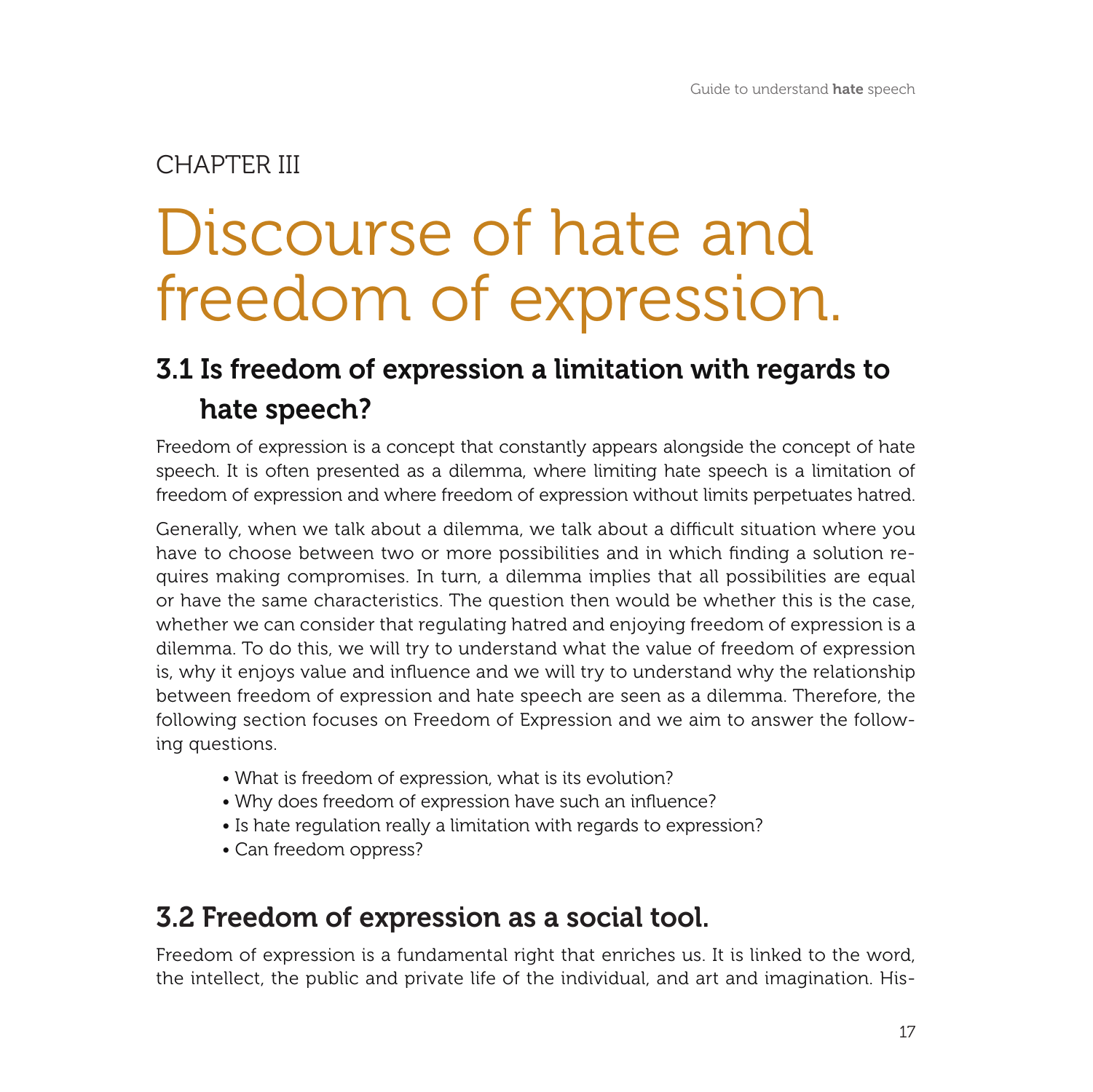torically, it has allowed us to evolve, to learn, and to realize ourselves as individuals. It is therefore essential to defend freedom of expression, but at the same time, it is important to note that when we talk about 'freedom of expression', we are not only talking about freedom in a spiritual, artistic or individual sense of the word, but also talking about a legal tool that has been built for social purposes and for utilitarian purposes. For example, Foucault said that, in liberalism, freedom must be understood as freedom of movement of people and goods.

### 3.3 Brief history of freedom of expression.

In 1644, John Milton wrote Aeropagitica, where the doctrinal foundations of freedom of expression, against censorship and quite possibly modern Western democracy as we understand it today, are laid out. Milton focused primarily on protecting the word in English parliament. Forty years later, the expression of parliamentarians would be legally protected by article 9 of the 1689 Bill of Rights:

"that freedom of speech and debates and procedures in Parliament should not be prevented or searched in any court or place **outside Parliament»** (emphasis added).

The French revolution and the rights of man are an important second moment in the history of the right to freedom of expression. In particular, Article 11 of the Rights of Man of 1789 states:

"The free communication of thoughts and opinions is one of man›s most valuable rights; therefore, any Citizen can speak, write and print freely, provided that he responds to the abuse of this freedom in the cases determined by the Law" (emphasis added).

If we look closely, we will see that human rights have expanded freedom of expression to all citizens<sup>5</sup> while at the same time recognizing that the word could be limited in legally determined cases.

An important third moment for freedom of expression takes place in America and is found in The First Amendment of the American Constitution, which reads as follows:

<sup>5</sup> It must be taken into account that not everyone is considered a citizen. Citizenship is a legal status, and some individuals are being deprived of legal status.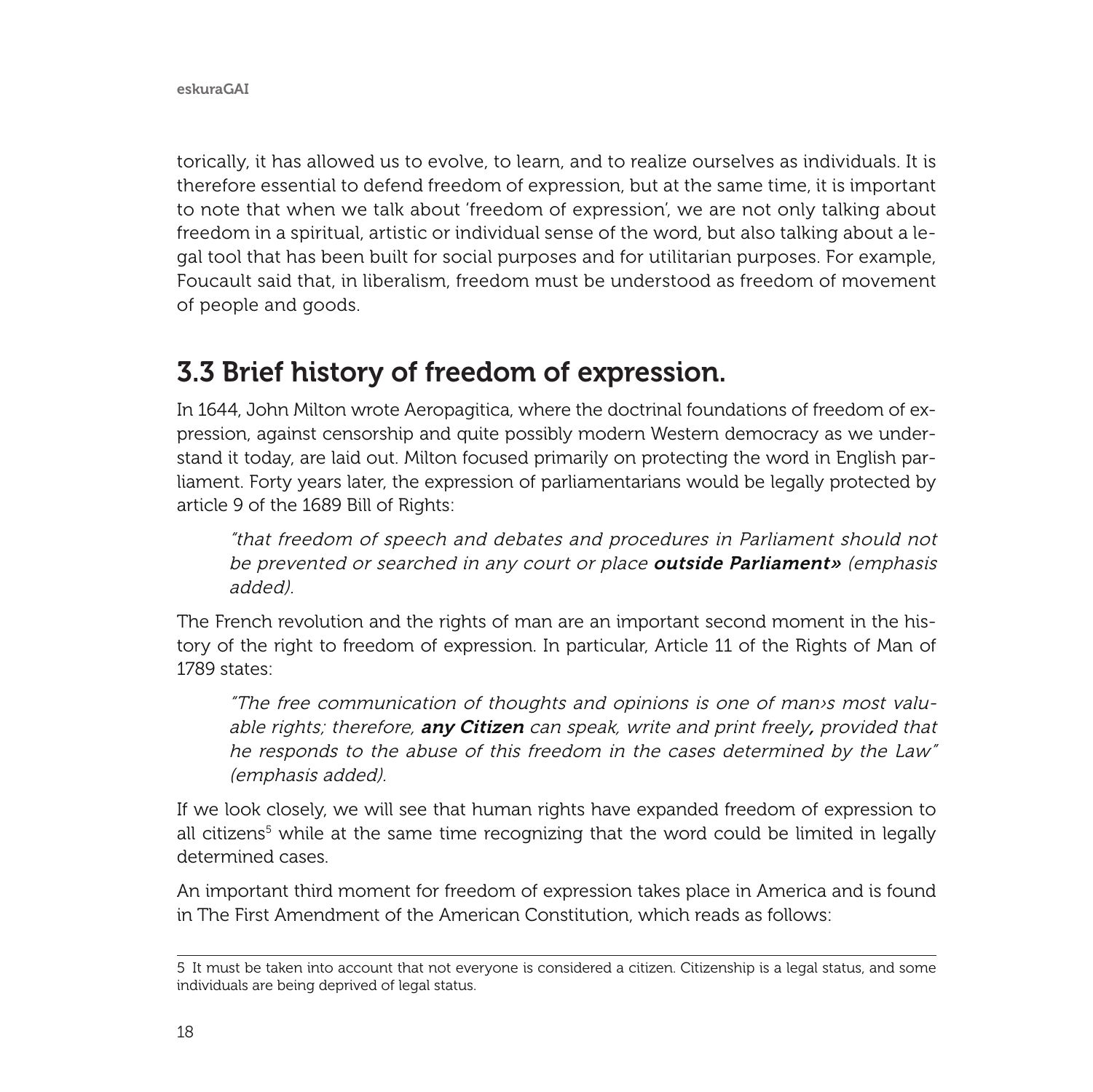"Congress will not be able to make any law regarding the establishment of religion, nor prohibiting the free practice of it; neither by limiting freedom of expression, nor by press; nor the right to peaceful assembly of persons, nor to ask the government for compensation for grievances" (emphasis added).

The influence of the First Amendment on the modern and contemporary world is undeniable. Its influence through cultural products such as films or music has given us the feeling that the United States has always been defined by the right of freedom of expression, however, and contrary to popular sentiment, freedom of expression and the cultural value of the First Amendment has not always enjoyed the popularity that it enjoys today.

Experts, Rabban and White, point out that freedom of expression was rarely a public concern before World War I. Until then, freedom of expression was an issue that concerned only federal governments and overlapped with defamation laws. The first case that the Supreme Court considered a matter relevant to the First Amendment was in 1919, with the case 'Schenk vs. United States'.<sup>6</sup> There were some loose cases in the inter-war period, where the First Amendment was used as a legal tool to defend workers with more 'radial' ideas, but it wasn't until the 1960s that the U.S. Supreme Court ruled on the importance of freedom of opinion and expression in the 'New York Times vs Sullivan' case.7 In addition to its legal advancement, after World War II freedom of expression gained cultural and patriotic power. In the face of the world of totalitarianism, the United States made freedom its 'brand of the house' and, in particular, freedom of expression became the fundamental value of liberal Western democracy.

Freedom of expression has a long history within the history of modernity. We have seen that it has been fundamental to the individual and the evolution of society. However, in some countries, such as the United States, it has not always been a hegemonic or superior cultural value.

So, what happened to freedom of expression in human rights?

<sup>6</sup> The Court ruled in Schenck v. United States (1919) that speech that creates "clear and present danger" is not protected by the First Amendment. This decision shows how the Supreme Court's interpretation of the First Amendment sometimes sacrifices individual freedoms to preserve social order. In Schenck v. the United States, the Supreme Court prioritized the power of the federal government over an individual's right to freedom of expression.

<sup>7</sup> New York Times v. Sullivan is a landmark 1964 case about freedom of the press. The Court held that the First Amendment protects newspapers even when they print false statements, as long as the newspapers do not act with "real malice."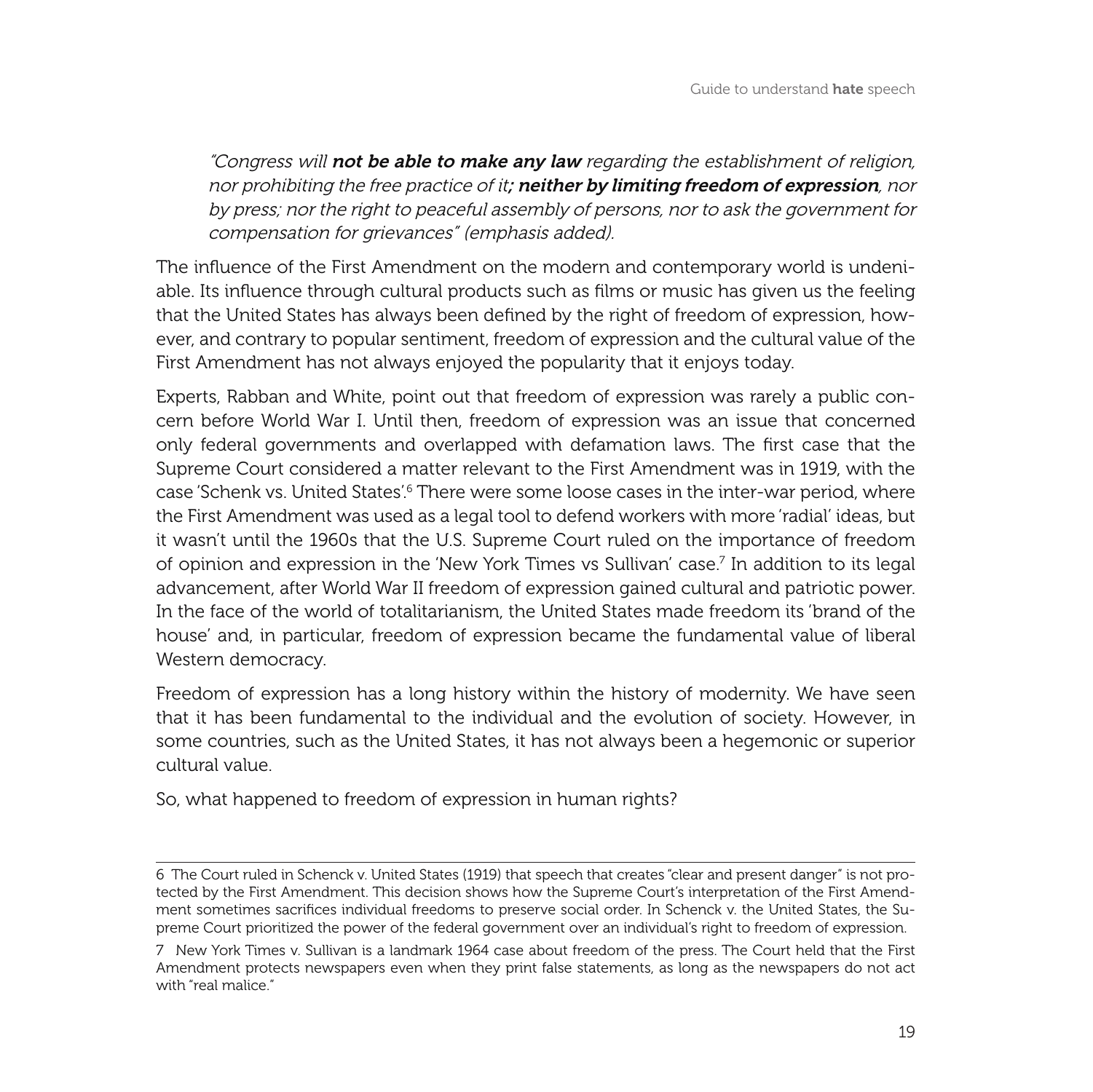#### 3.4 Freedom of expression and freedom of information in Human Rights

In the context of human rights, freedom of expression also had weight. Let us go back to 1943, when the declaration was a web of political tensions, drafts, and ideas without agreements. At this time of disputes and debates, freedom of expression was associated with the notion of freedom of information. This association is relevant. We continually see the notion of freedom of expression being exchanged with the notion of freedom of information, which gives rise to the following question: are information and expression the same?

The short answer is no. For the present guide, expression refers to the act of creating thoughts, ideas, works, and opinions; while information refers to the act of receiving and issuing forms of expression, either through social media or any other means of dissemination. Therefore, the Commissioners of Human Rights, when they thought of freedom of expression, though not only of what can be said, but of how it will be mediated and what is to be circulated. This is why the Drafting Committee drafted an article on freedom of thought and expression to be handed over to the Subcommittee on Freedom of Information. The text, after some modifications, read as follows:

"Everyone shall have the right to freedom of thought and communication. This will include the freedom to have an opinion without interference; and search; receive and impart information and ideas by any means [meaning media], regardless of borders". (emphasis and explanation added)

It was pending whether this article would have any restrictions, so the Sub-Commission was asked, not only to value the content of the article, but also to consider whether there could be any particular restriction on freedom of expression, in particular those that had to do with categories that are generally most discriminated against. The request for the subcommittee to provide for some form of regulation read as follows:

"that I will consider **denying this freedom** of publication and other means of public expression that seek or tend to cause injury, or incite prejudice or hatred, against individuals or groups by race, language, religion or national origin" (emphasis added).

The Sub-Commission proposed two alternatives to the request for limitations. A first alternative, the most controversial and perhaps the most difficult to materialize, said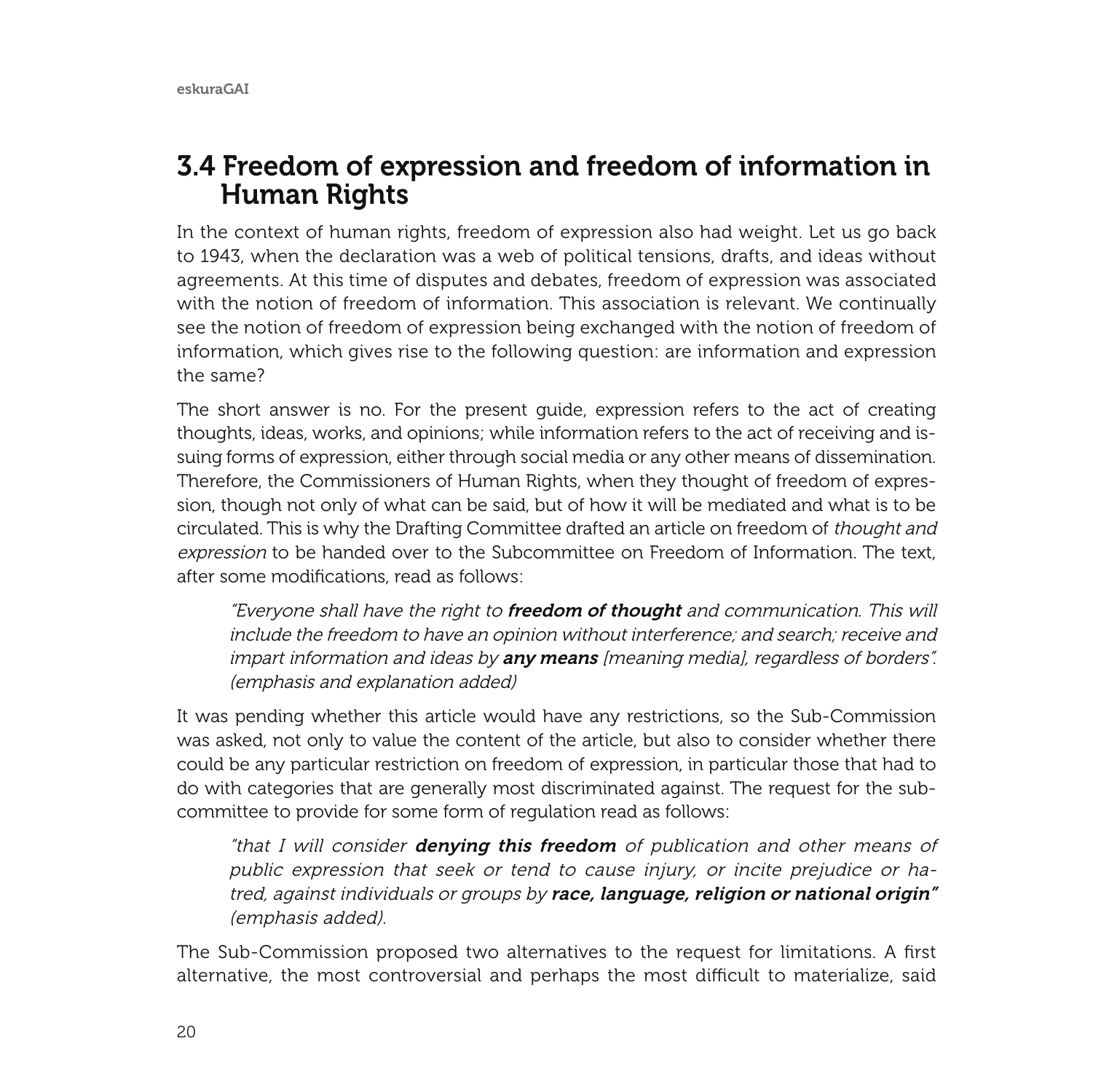that one's freedom ends where the rights of others begins, while the second alternative was easier to materialize legislatively and delegated power to national laws and their cultural reality: 'to be responsible only for abuses of this freedom in cases determined by the law of nations'.

Both the Czechoslovaks and the Soviets objected to how the Subcommittee on Information limited expression because, in their view, they were not sufficient, they did not bring any change that had an effect on structural hatred, and certainly did not contribute to any alteration of the power structures. However, their complaints went unheard and, by a majority, the article on freedom of expression was approved and included in the Charter of Human Rights as the well-known Article 19, which reads as follows:

"Every individual has the right to freedom of opinion and expression; this right includes not being disturbed by your opinions, investigating and receiving information and opinions, and disseminating it, **without boundary limitation**, by any means [meaning media] of expression" (Article 19) (emphasis added)

#### 3.5 Freedom to express oppression and freedom that oppresses.

We noted earlier that freedom of expression is a right, but also a social technology, which serves, not only to manifest individual ideas, but as a tool for making social complaints. In many situations of oppression, the word, both oral and written, has been the only weapon that has left us aware of the un-justice that a person or population was going through. However, it is clear that under the right to freedom of expression, it can also be oppressed.

Prilleltensky defined oppression as:

"a state of asymmetrical relations of power characterized by **domination, subordi**nation and resistance, in which the controller person or group exercises its power through processes of political exclusion and violence and through psychological dynamics of depreciation" (emphasis added).

It could be said that oppression is more precisely understood as a psychological and political process in which subjugation manifests itself as a series of forced economic, social, material, and legal obstructions, and where, psychologically, the individual, for example, is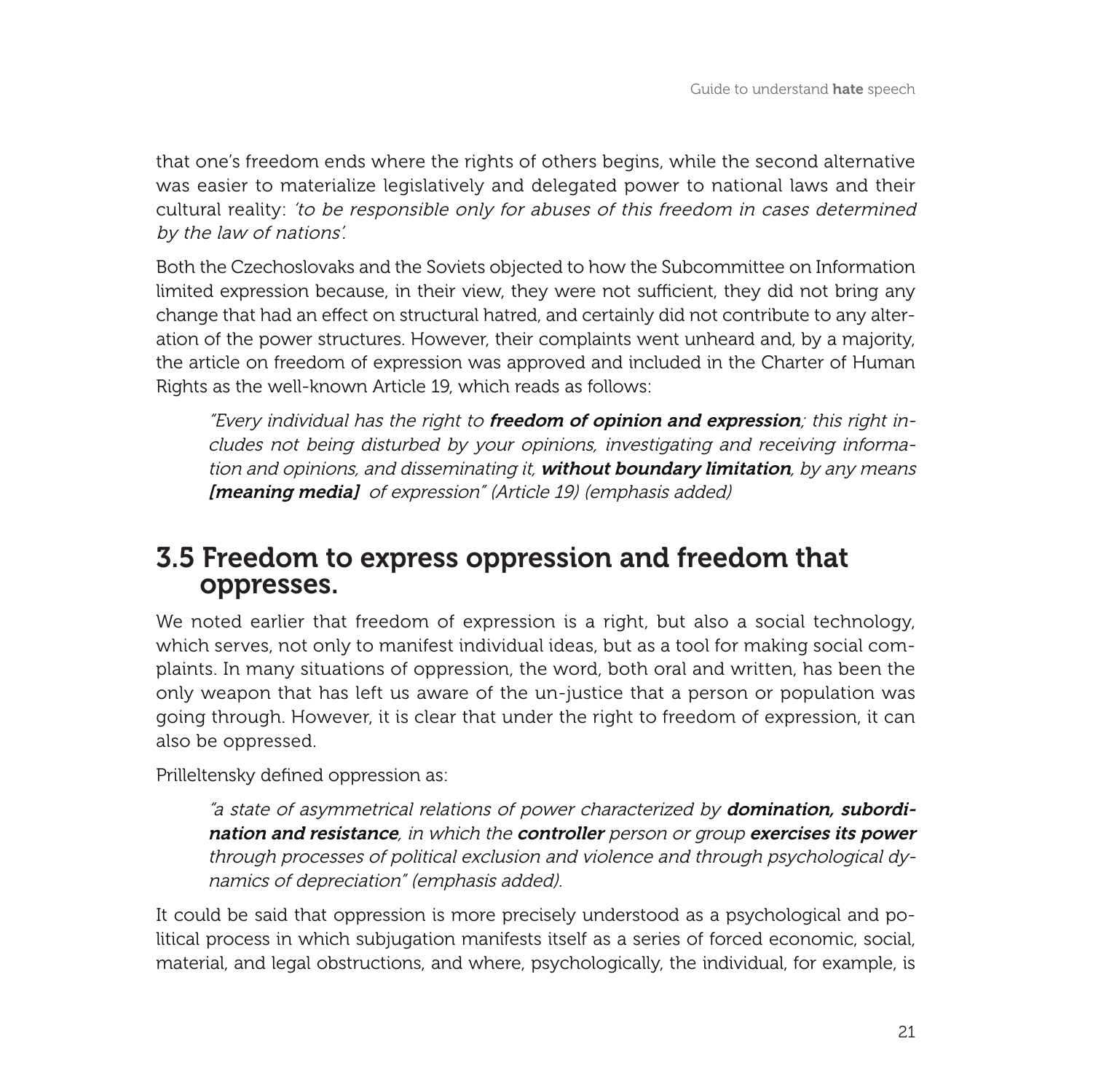eskuraGAI

unable to contribute to a new society to which they have reached, leading to a feeling of inferiority, etc.

Indeed, the fabric of why these political, psychological, and social characteristics exist is complicated and we could not cover it in what this guide covers. However, we can talk about some authors such as María Maies and Silvia Federici who claim that the modern history of the West is a story of oppression. Miaes and Federici argue that women and populations in the colonies have been systematically expropriated and their condition of inferiority has always been needed by the capitalist system. They are the heirs of these conditions who are considered historically oppressed groups. Moreover, and outside the history of capitalism, history has presented other groups such as LGBTIQ+ as 'hateful' for opposing or being different from the doctrinal and moral position of the dominant powers.

For all historically oppressed groups, freedom of expression has been, along with hate regulations, allies towards the freedom project, but it is increasingly common to hear voices speaking to us of a freedom of expression that, paradoxically, also oppresses.

Would we therefore blindly defend freedom of expression, even if it sometimes generates oppression? Or should we ensure the protection of historically oppressed groups? For philosopher and linguist, Judith Butler, languages does not oppress. Language is a set of words that we use with a particular intent. It is the intention and the effect on the person who receives it.

Although we can recognize Butler's words, unfortunately the lines are not so clear and the issue is not so easy to solve. Indeed, a woman might not feel individually oppressed when she faces a misogynistic slur, however the expression itself perpetuates ideas of subordination against a group. Therefore, what we consider to be individual, subjective, and linguistic is confronted with what we consider social, structural, and this line, this delicate line, is the one that has been confronting hate regulation with freedom of expression all these years, because freedom of expression places emphasis on the individual. However, hatred, as Aristotle points out, is not only against individuals, it is also against groups.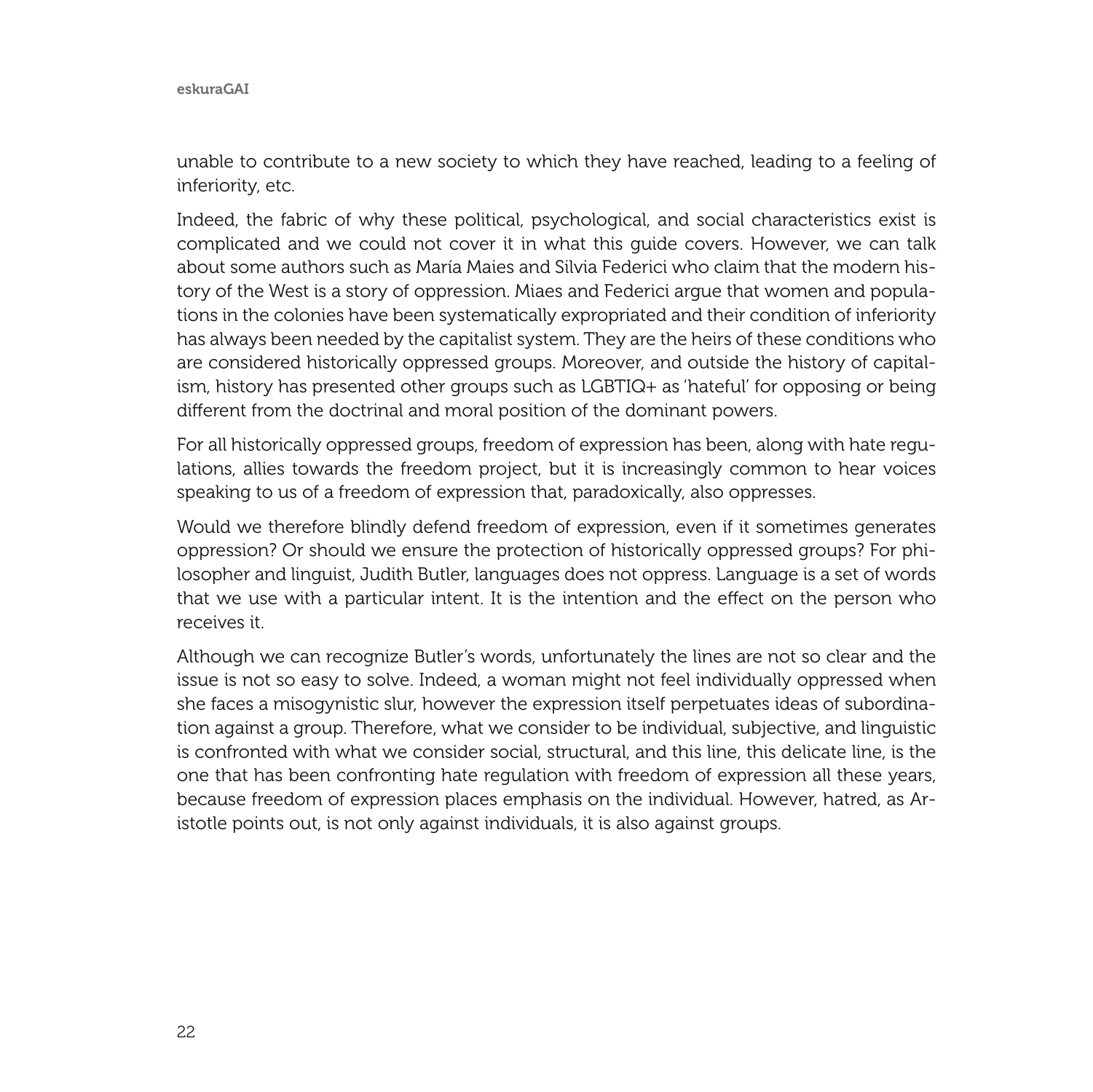# What has this guide shown us? CHAPTER IV

• There is a difference between the act of speaking hatefully and hate speech. Where the first refers to the expressions that create or perpetuate hatred, the latter refers to the set of rules that regulate hatred and discrimination.

• The will to fight discrimination was born during the drafting process of the Declaration of Human Rights.

• The definition of hate speech is marked by the ideological tensions formed after the Second World War and during the Cold War.

• The guide has explored why those who defend Freedom of Expression are opposed to hate speech regulation.

• The guide has shown that there are three tendencies to regulate hatred:

- 1. Hate speech must regulate all expressions that perpetuate social subordination over groups (materialistic historical perspective)
- 2. Hate speech must regulate discriminatory expressions and must protect all groups equally (liberal perspective)
- 3. Hate is not to be regulated. We must base ourselves instead on the right to freedom of expression (Absolutist perspective)
- We have explored the notion of freedom of expression, and its importance to the individual.

• We have established the difference between freedom at an artistic or spiritual level and freedom of expression as a social technology.

• We have explored the entanglement between freedom of expression and freedom of information.

• We have explored how freedom of expression can liberate, but also oppress.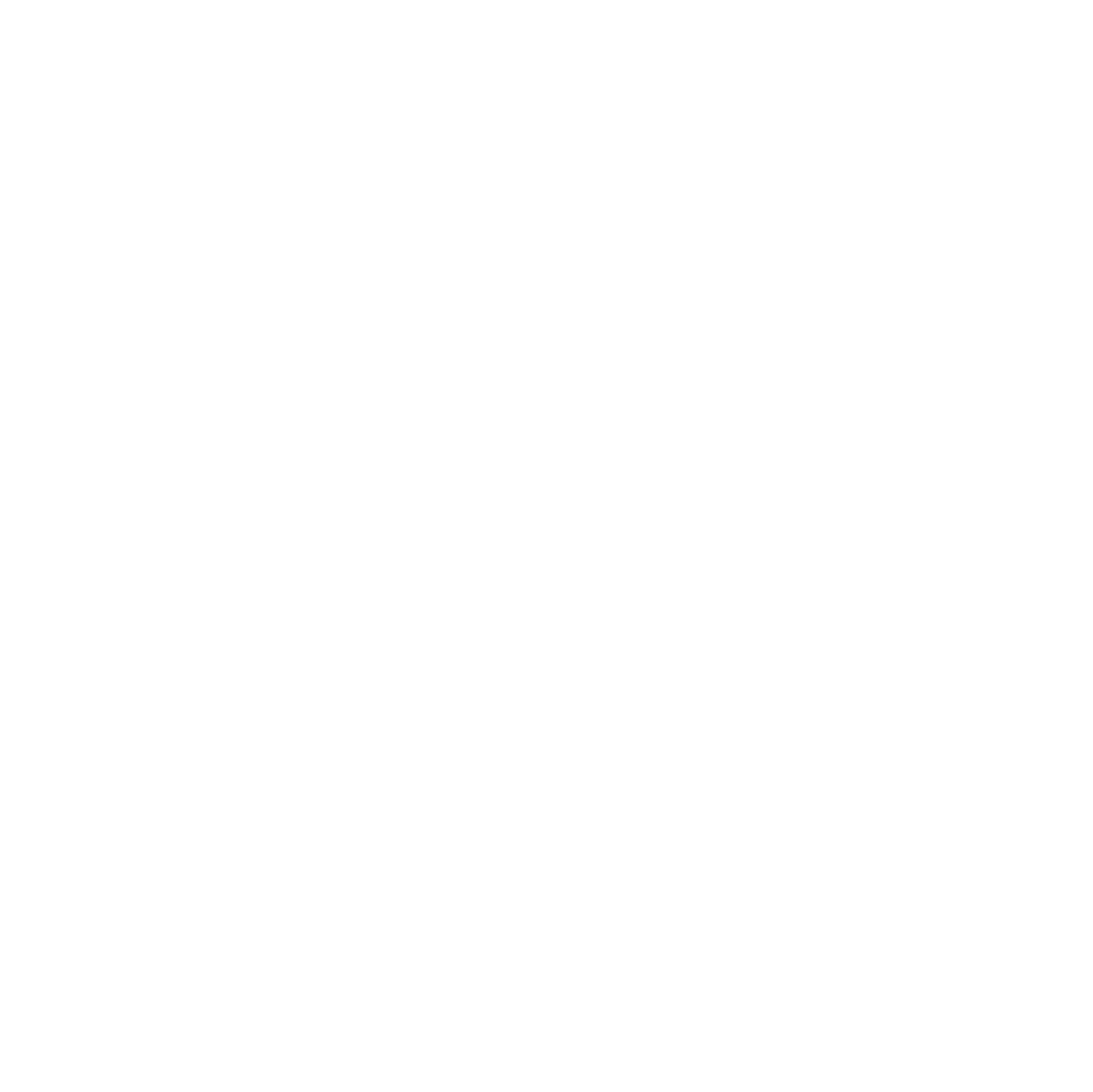#### Activities Chapter I / Activity 1

## Hate as an idea

Duration: 30 to 40 minutes Material: Adhesive notes, Markers. Difficulty level: medium, low.

**Objective:** The function of this exercise is to think about how hate is articulated in the form of ideas. The central question of exercise is to differentiate between hatred in emotions and hate turned into ideas. Note to the facilitator (hereinafter "the facilitator"): emphasize how hatred can also manifest itself in the form of 'love'. Example: 'I love my nation pure and clean.'

Activity: The facilitator will write in sticky notes or cards the phrases suggested below, which can be modified depending on the group. The facilitator will divide the group into 5 small groups that will discuss each sentence based on the following question: is hatred in this sentence an emotion or an idea?

#### Suggestions for the facilitator.

- I hate cheese.
- I love my nation pure and clean.
- Women can't drive.
- Black people dance very well.
- All the deaf are suspicious.
- I hate to travel to Italy.
- I hate French football.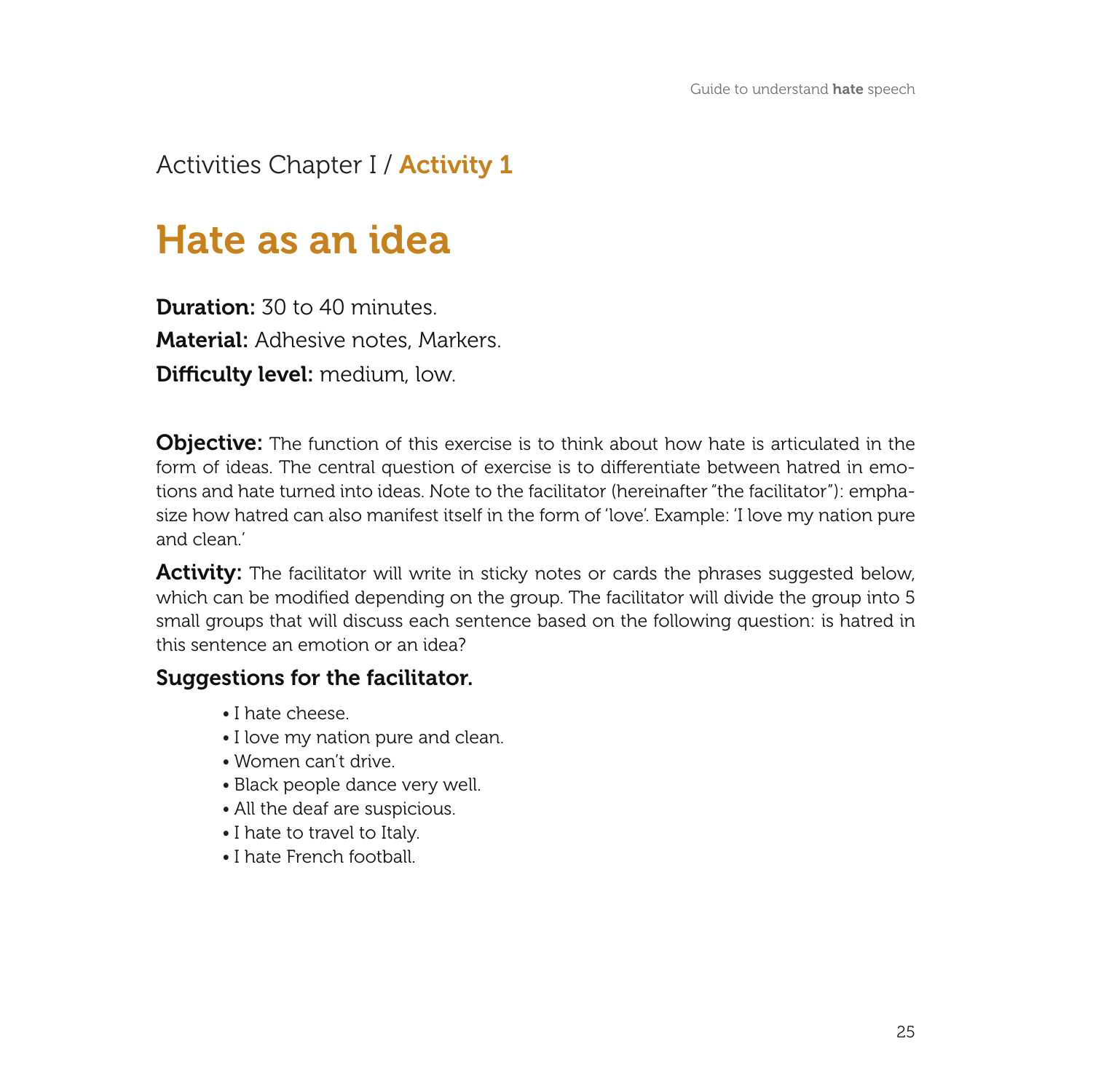### Activities Chapter I / **Activity 2**

# Speaking hatefully<sup>8</sup>

Duration:  $30 \text{ to } 40 \text{ minutes}$ Material: Adhesive notes, Markers. Difficulty level: medium.

**Objective:** The purpose of the activity is to understand how the act of speaking hatefully makes other feel.

Activity: The facilitator will distribute to the groups a tab with the diagram provided (diagram 1). Cards and will be given to individuals that list different hate phrases that the facilitator will have previously prepared according to the needs of the group. The phrases will be placed in relation to how the individual would make him feel. Facilitate a dialogue among the members of the group.



<sup>8</sup> https://hackinghate.eu/toolkit/content/how-do-i-recognise-hate-speech/social-and-emotional-learning/so-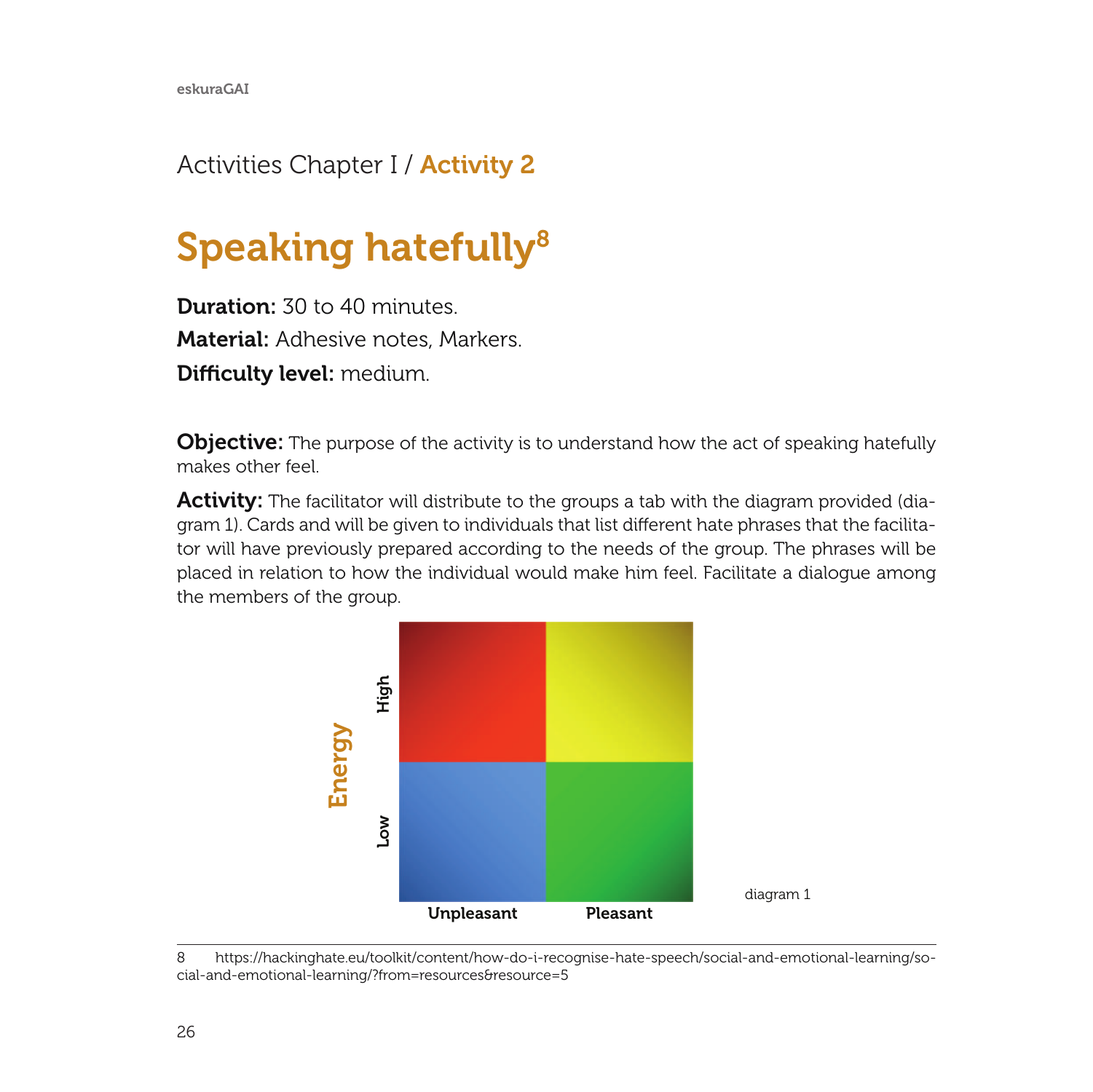#### Activities Chapter I / **Activity 2.1**

# Would you regulate these phrases?

Duration: 20 to 40 minutes

Material: Adhesive notes, Cardboard, slate or whiteboard.

Difficulty level: medium.

**Objective:** The objective is to confront each participant with the decision to regulate the act of speaking hatefully.

Activity: The facilitator will draw up a total of ten sentences that reflect the group's way and needs. These will be distributed among the participants, who in turn have to decide whether or not to regulate the phrase, and why.

|--|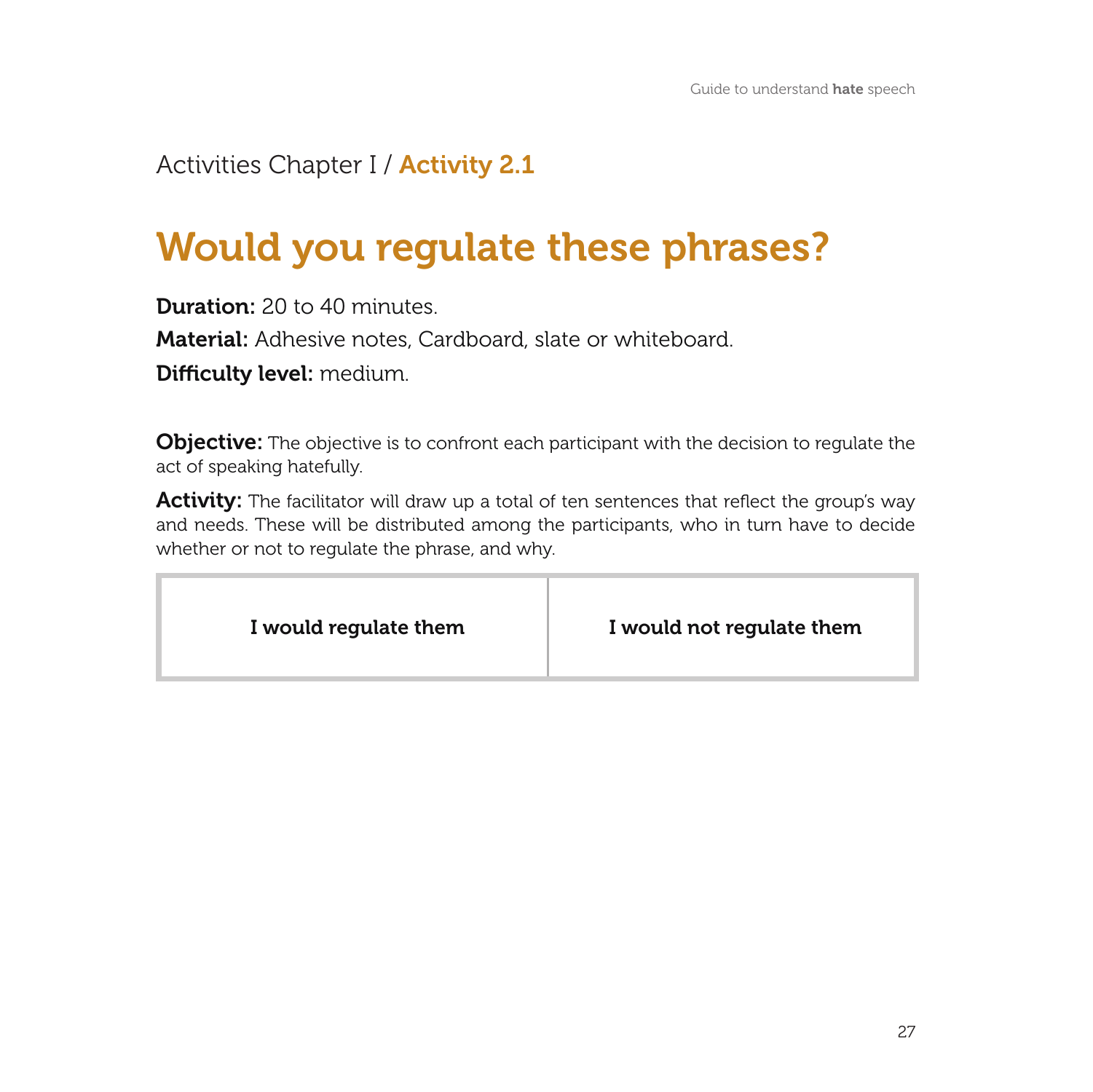#### Activities Chapter I / **Activity 3**

## Think, feel, do and say.

Duration: 20 to 40 minutes

Material: Adhesive notes, Cardboard, slate or whiteboard. Markers.

Difficulty level: medium.

**Objective:** The function of this exercise is to learn to observe how we think and feel in a given situation where discrimination can occur. This exercise seeks to observe the scope of our knowledge, the power of our prejudices, and how we act accordingly.

**Activity:** The person who facilitates the session will distribute cards or folios with the following two given situations. Individually, you have to think about the situation and respond honestly. Each individual must observe what he or she would think in each situation, what the situation would make them feel, and what action they would take. The answers will then be placed in a box and, anonymously, the facilitator will be able to choose one to comment with the rest of the group. It may also be proposed that anyone can voluntarily agree to discuss their case.

#### Suggestion for the facilitator:

• 'I've got lost in a central neighbourhood of a city I don't know. I see a person on the street who doesn't meet the visual characteristics of a local person. Would you ask him if he could give me the address?'

• After the attacks on London Bridges in 2019, Muslims in several countries came out with posters on the street, covered their eyes, and offered a hug. What would you do in that situation?'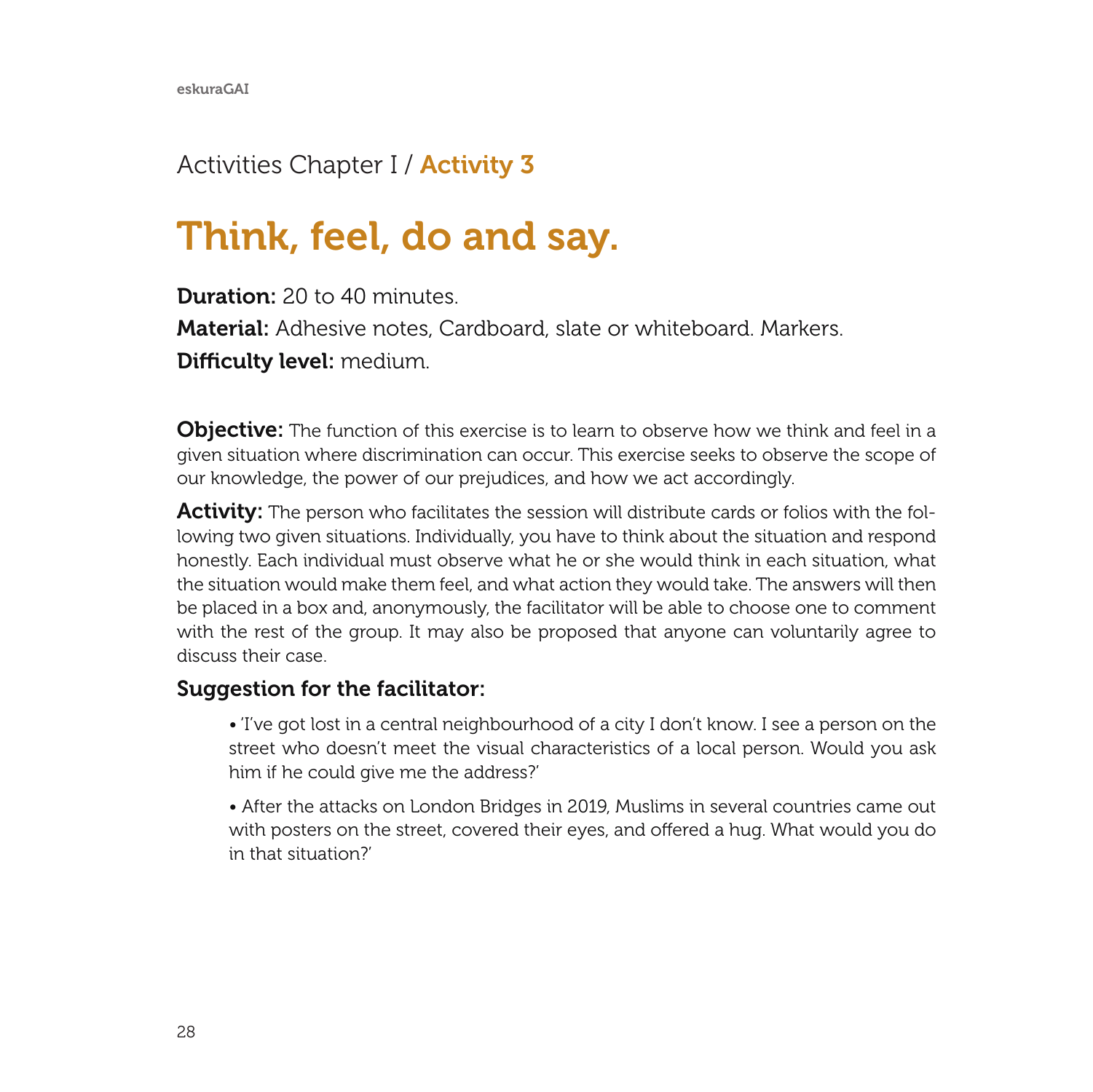#### Activities Chapter I / Activity 4

## regulate privilege?Regulate under generic categories or

Duration: 40 to 50 minutes

Material: Adhesive notes, Cardboard, slate or whiteboard. Markers.

Difficulty level: medium high.

**Objective:** The role of this exercise is, on the one hand, to differentiate hate speech from the act of speaking hatefully and, on the other hand, to understand that there are different trends in hate regulation. This exercise seeks to show the importance of how hate regulation is formulated.

**Activity:** The two definitions of hate speech will be written on a whiteboard, cardboard, or whiteboard (Figure 1). They are different approaches to hate regulation. Each group will then be given a list of hate speeches and a stack of sticky notes. Each group will write the list of expressions in the notes and paste them under definition 1 or 2.

**Suggestion for the facilitator:** The first definition does not contemplate subordination, while the second definition does. In the first case we see the 'reverse effect; where a white man could accuse a black man of racism or violence from woman to man.

#### Suggestion of phrases for the facilitator:

- All white men are shit.
- A person in a wheelchair cannot represent their country at the Olympics as a 'healthy' person.
- Migration should not have access to social security.
- The man is the victim of gender-based violence.
- Gender-based violence is sexist violence.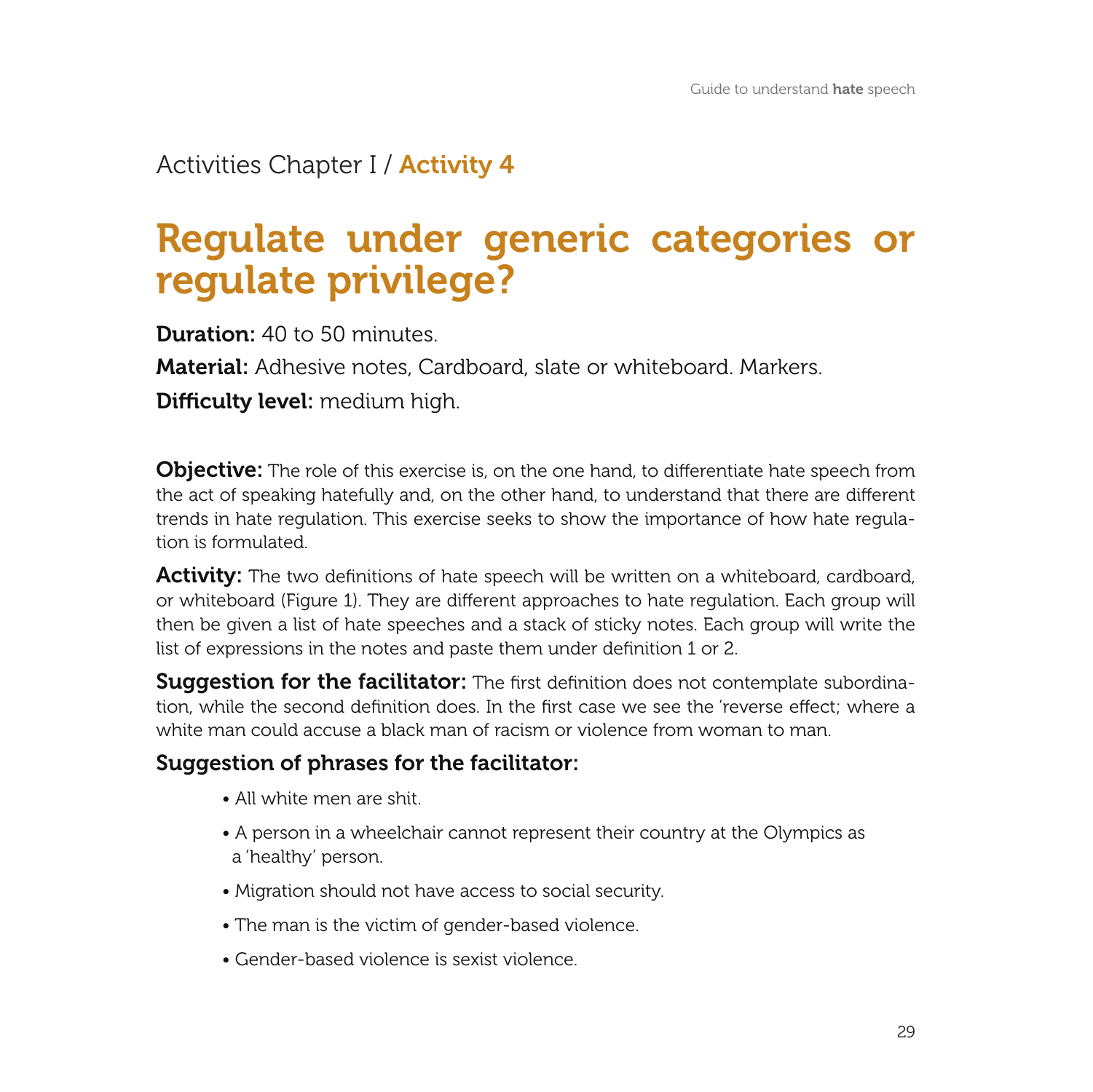#### eskuraGAI

- We Europeans are a minority on our own continent.
- White people are a minority in South Africa.
- Homosexuals are very sensitive people.
- Spaniards are not people I would give a position of responsibility to

| <b>Definition 1)</b> Hate speech should be<br>understood as the use of one or more<br>specific forms of expression that discrimi-<br>nate on the basis of race, colour, language,<br>religion or belief, nationality or national or<br>ethnic origin as well as ancestry, age, di-<br>sability, sex, gender, gender identity, and<br>sexual orientation. | <b>Definition 2)</b> Hate speech should be<br>understood as any form of verbal expres-<br>sion that contributes to social subordina-<br>tion and sustaining privilege. |
|----------------------------------------------------------------------------------------------------------------------------------------------------------------------------------------------------------------------------------------------------------------------------------------------------------------------------------------------------------|------------------------------------------------------------------------------------------------------------------------------------------------------------------------|
|----------------------------------------------------------------------------------------------------------------------------------------------------------------------------------------------------------------------------------------------------------------------------------------------------------------------------------------------------------|------------------------------------------------------------------------------------------------------------------------------------------------------------------------|

т

Figure 1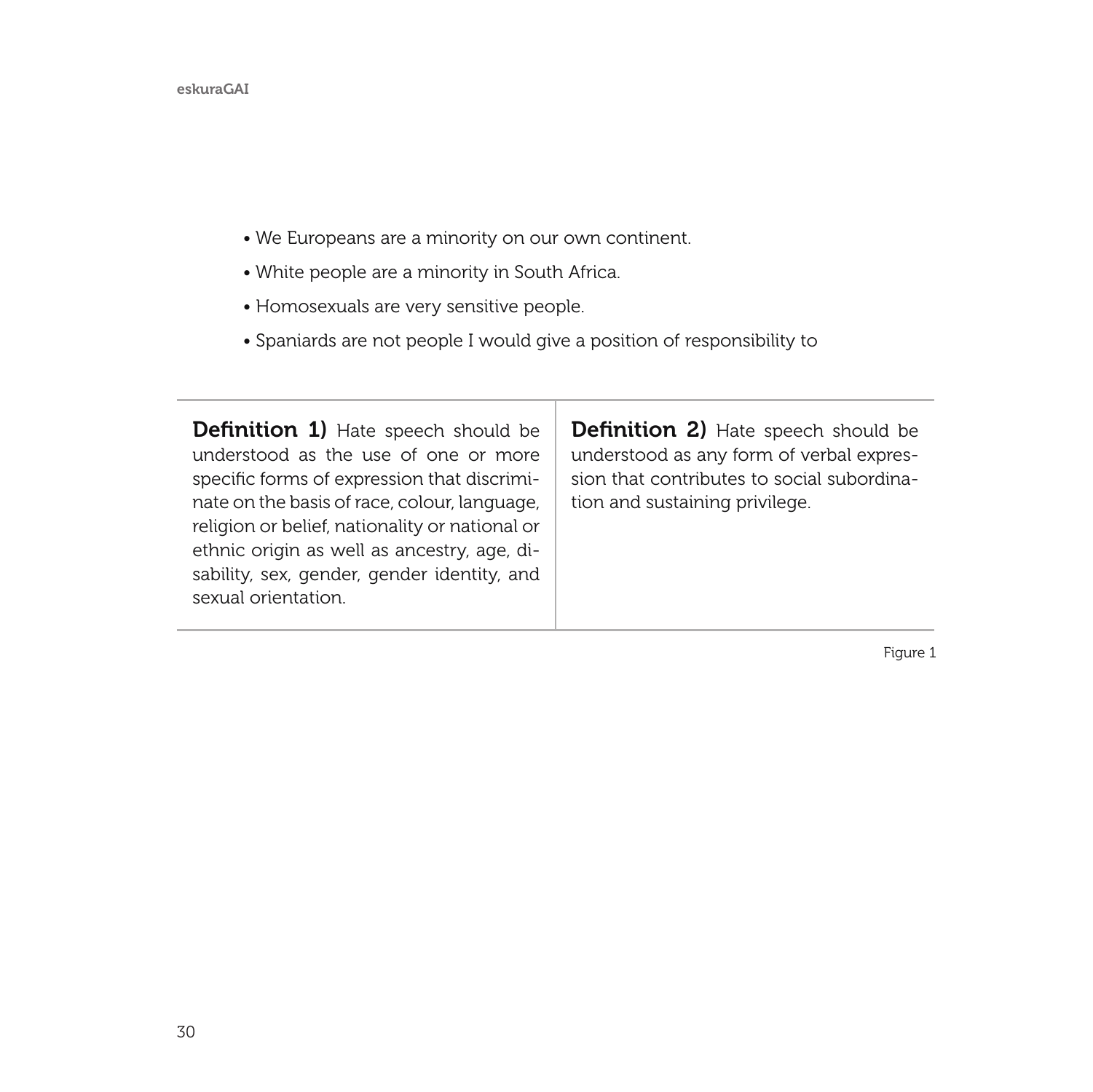### Activities Chapter II / **Activity 1**

# The circus

Duration: 90min. Full activity 120 to 160 min. Material: audio-visual room or similar.

Difficulty level: medium high.

**Objective:** To illustrate the Soviet bloc's ideas about racist hatred and ethnic diversity.

Activity: Viewing and Colloquium of the film "The Circus" (1936) Directed by Grigory Aleksandrov, Isidor Simkov (Co-director) and written by Grigory Aleksandrov.

**Plot:** Orlova plays an American circus performer who, after giving birth to a black baby (played by James Lloydovich Patterson), immediately becomes a victim of racism and is forced to remain in the circus, but finds refuge, love and happiness in the USSR. His black son is hugged by Soviet friendlys. The film culminates in a lullaby sung to the baby by representatives of various Soviet ethnic groups who take turns<sup>9</sup>.

#### Suggestion for the facilitator:

The film is available with English subtitles

(see https://www.youtube.com/watch?v=FVAN0A6OWE4)

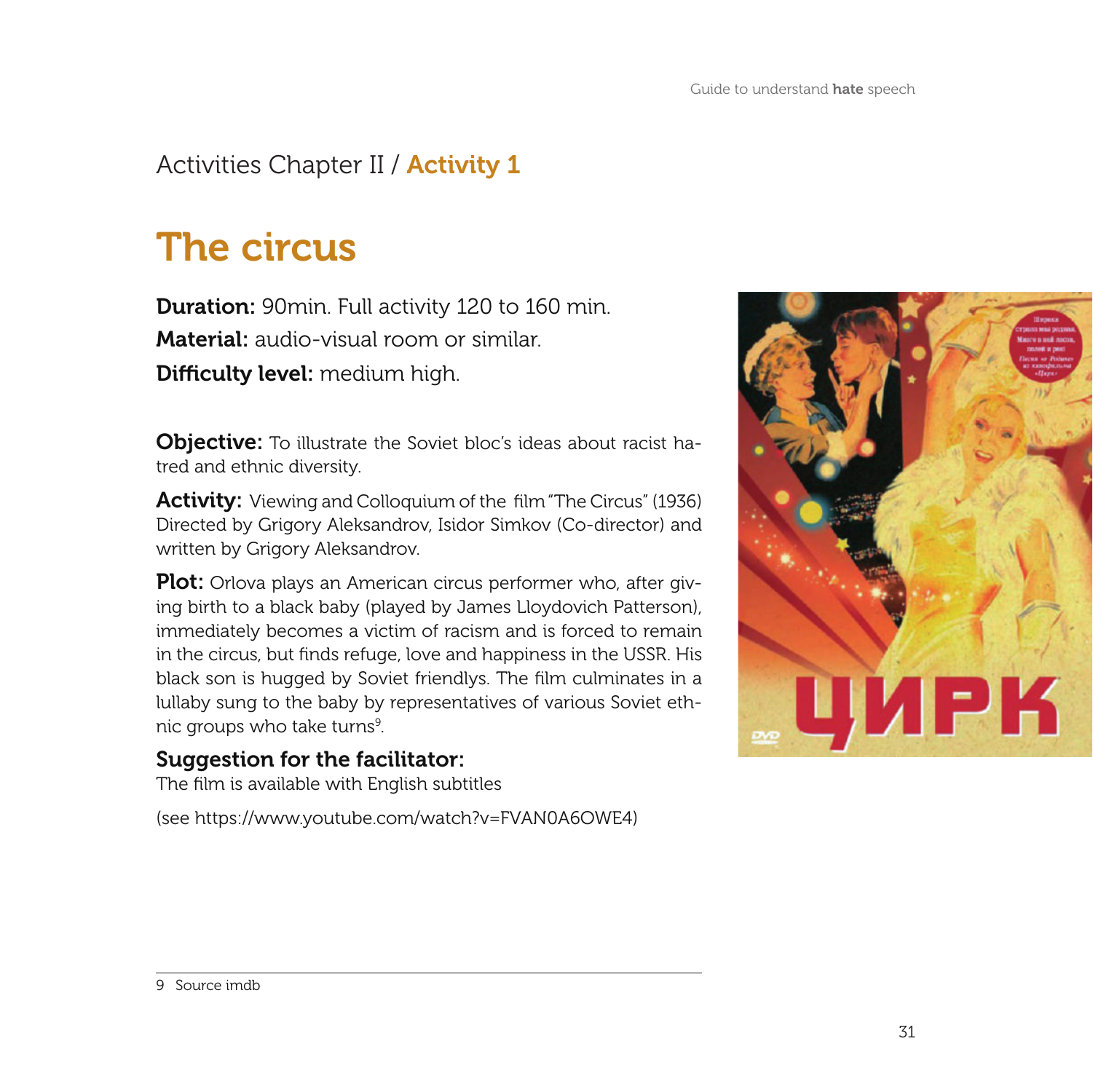### Activities Chapter II / Activity 2



# BlackKKlansman.

**Duration:** 125 min. Full activity from 160 to 180 min. Material: audio-visual room or similar. Difficulty level: medium high.

**Objective:** To illustrate racial tensions in the United States and the approach to racism compared to Soviet.

Activity: Viewing and Colloquium from a BlackKKlansman (2018) directed by director Spike Lee. Written by: Charlie Wachtel, David Rabinowitz.

Plot: Ron Stallword is an African-American cop from Colorado Springs, who infiltrates the Ku Klux Klan with the help of a Jewish infiltrator. Based on real events<sup>10</sup>

Suggestion for the facilitator: Both the film The Circus and BlackKKlansman could be shown in the same cycle. You could after viewing both films organize a panel or roundtable where a discussion could compare the differences between the Soviet vision and the American vision.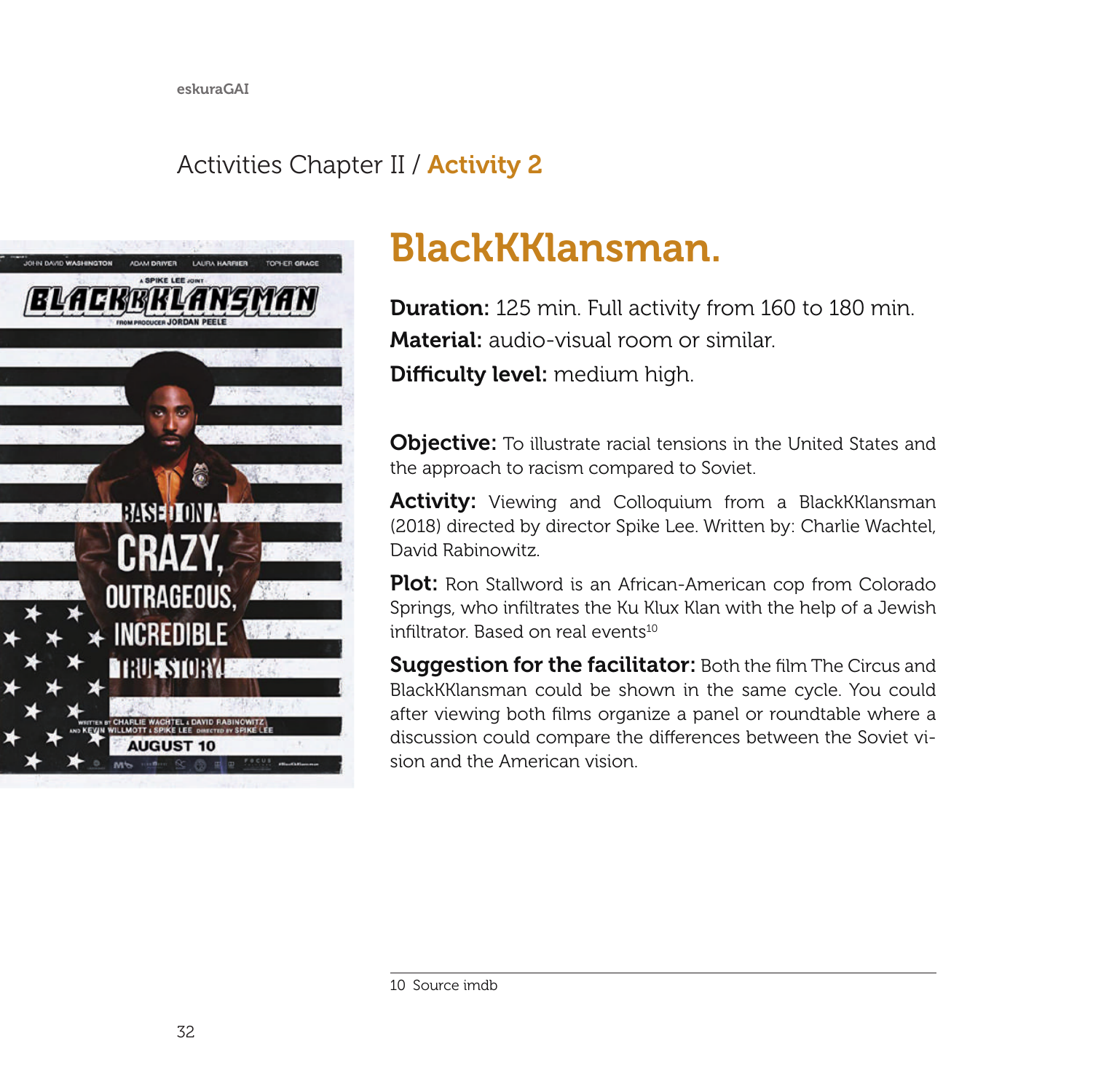#### Activities Chapter II / Activity 3

# Blacklivesmatter vs Alllivesmatter

Duration: 90 min. Material: audio-visual room or similar. Difficulty level: medium high.

**Objective:** The idea is to deepen the idea of #blacklivesmatter and why liberal protection of the left, that is, the one that protects generic categories but not specific groups, is not satisfactory for a case like #blacklivesmatters but has given way to movements such as #alllivesmatters.

**Activity:** First, three videos will be screened, two from Malcom X and a third video from Beyoncé. In the first video, Malcom X explains the reasons of why he uses the X, in the second video, Malcom X explains how he is against discrimination against any race and in favour of universal equality, but also explains how the African-American population is located or part of a disadvantaged position to access universal equality. The third video is Beyoncé's video from the 2016 Superb Bawl, where she exhibits Black Panther clothing and where she incorporates an X in honour of Malcom X.

After the viewing, the following headline will be displayed on a cardboard:

> "New York City protest planned against the half-time performance of the Beyoncé Super Bowl<sup>11"</sup>

> > Time Magazine, February 9, 2016 10:57.

<sup>11</sup> Titulo original : "New York City Protest Planned Against Beyoncé's Super Bowl Halftime Performance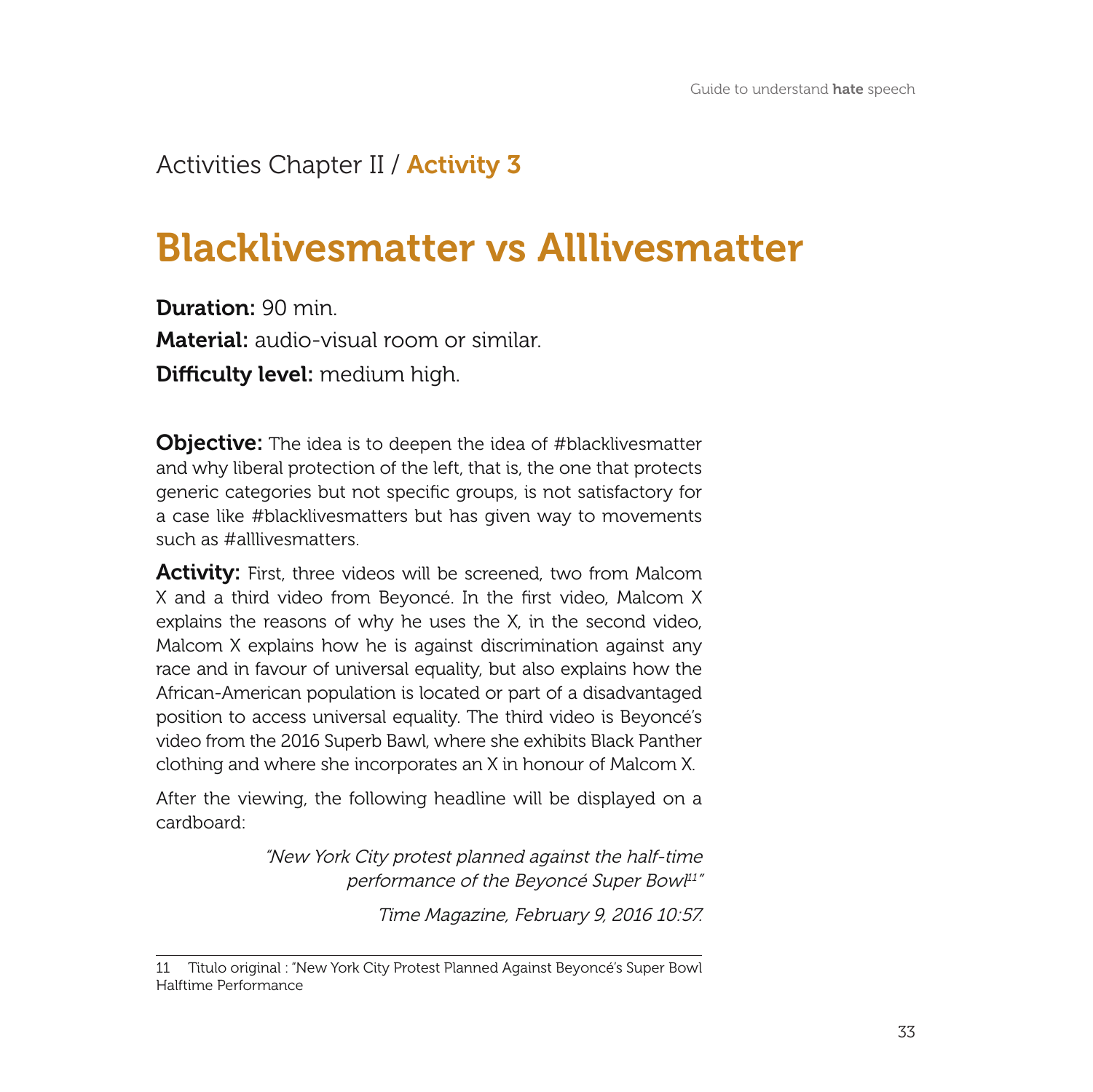The activity consists of contrasting the videos with the owner in relation to #blacklivesmatter and #alllivesmatter.

#### Suggestion for the facilitator:

The Malcom X on his last name video can be found https://www. youtube.com/watch?v=\_-X9yMnhM6w Subtitles have to be activated

The video Malcom X on Front Page Challenge, 1965: CBC Archives/ CBC can be found on https://www.youtube.com/ watch?v=C7IJ7npTYrU

Beyoncé & Bruno Mars Crash the Pepsi Super Bowl 50 Halftime Show video NFL can be found in https://www.youtube.com/ watch?v=SDPITj1wlk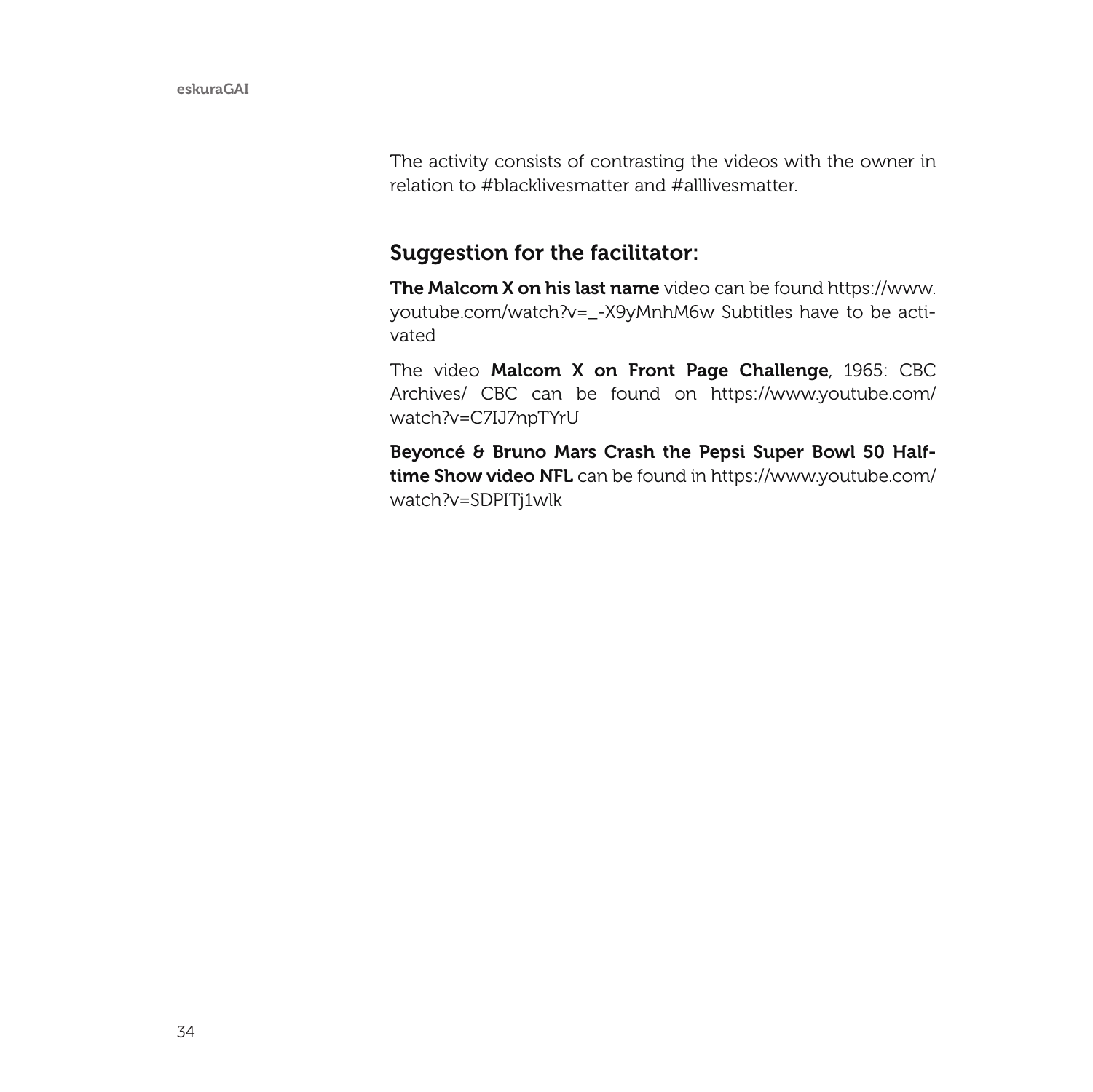Activities Chapter III / **Activity 1** 

## Write in impossible conditions<sup>12</sup>

**Duration:** between 40 and 50 minutes.

Material: computers or telephones to do internet searches.

Difficulty level: medium.

**Objective:** Explore the concept of freedom of expression. Understand the value of freedom of expression as a social value and its scope.

Activity: The group or groups will look for examples of people who have used freedom of expression to denounce situations of oppression or injustice. Encourage them to discuss who these people are, what they have read about them, and what those people have written about.

#### Suggestion for the facilitator.

• BulelaniMfaco, Armando Valladare, Wole Soyinka, Irina Ratushinskaya, Victor Jara, Hugh Lewin, Nawal El Saadawi, Zarganar, Partaw Naderi, Faraj Bayraqdar, Jack Mapanje

<sup>12</sup> https://www.amnesty.org.uk/resources/lessons-writing-impossible-circumstances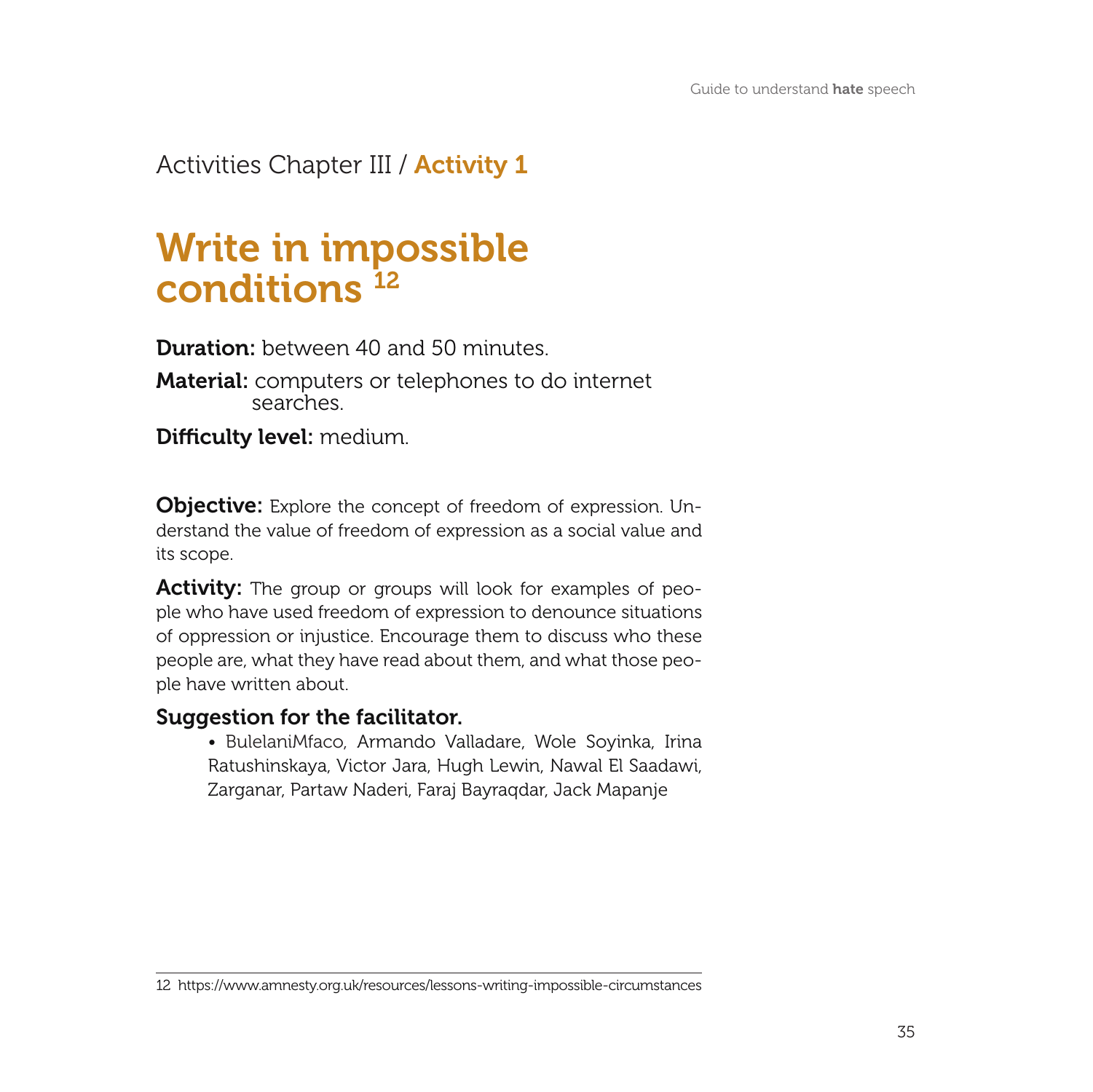#### Activities Chapter III / **Activity 2**

# Express yourself freely $^{13}$

Duration: between 30 and 40 minutes. Material: Sticky Notes, Felt pens, Computer and a projector.

Difficulty level: medium.

**Objective:** The objective of the activity is to bring the individual closer to freedom of expression, and to learn to see the difference between the expression that expresses ideas and the expression that subordinates the other.

**Activity:** The facilitator will distribute to the groups a card with the diagram provided (diagram 1) and separately, on cards, a list of different expressions that will be given to the individuals. The sentences will be placed on the diagram.

#### Suggestion for facilitator:

As the text says in the theoretical section, this activity does not have a correct answer but must be worked with criteria and a critical spirit. With it, dialogue is sought on how to regulate hate and how to regulate expression.

Figure 1) Author Santiago Sierra. Franco in the fridge

Figure 2) Sign in London pub

Figure 3) Digital Alert holder. 'Racial triumphant imperial Spain humiliate the afro- Franco selection'

Figure 4) ABC newspaper headline. 'Almost half of the Moroccan living in Spain are unemployed'

<sup>13</sup> Source of activity: https://hackinghate.eu/toolkit/content/how-do-i-recognisehate-speech/social-and-emotional-learning/social-and-emotional-learning/?fro m=resources&resource=5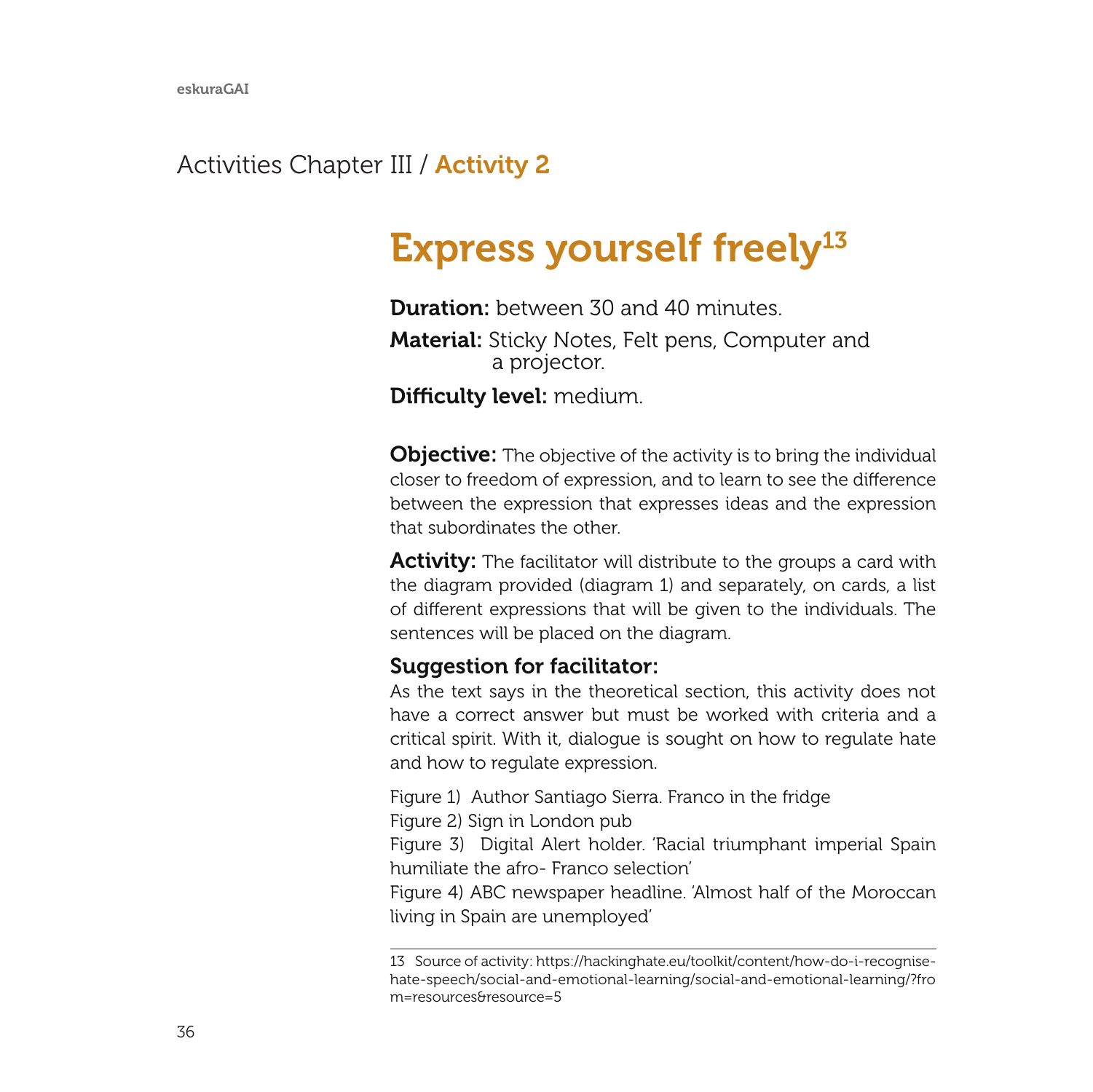Guide to understand hate speech NO 1913H NO BLACKS NO DOGS.

Figure 1 Figure 2





La crisis deja en paro al 42,4% de estos inmigrantes (350,000 personas), según un informe difundido por el Gobierno (18)

Figure 4

Figure 3

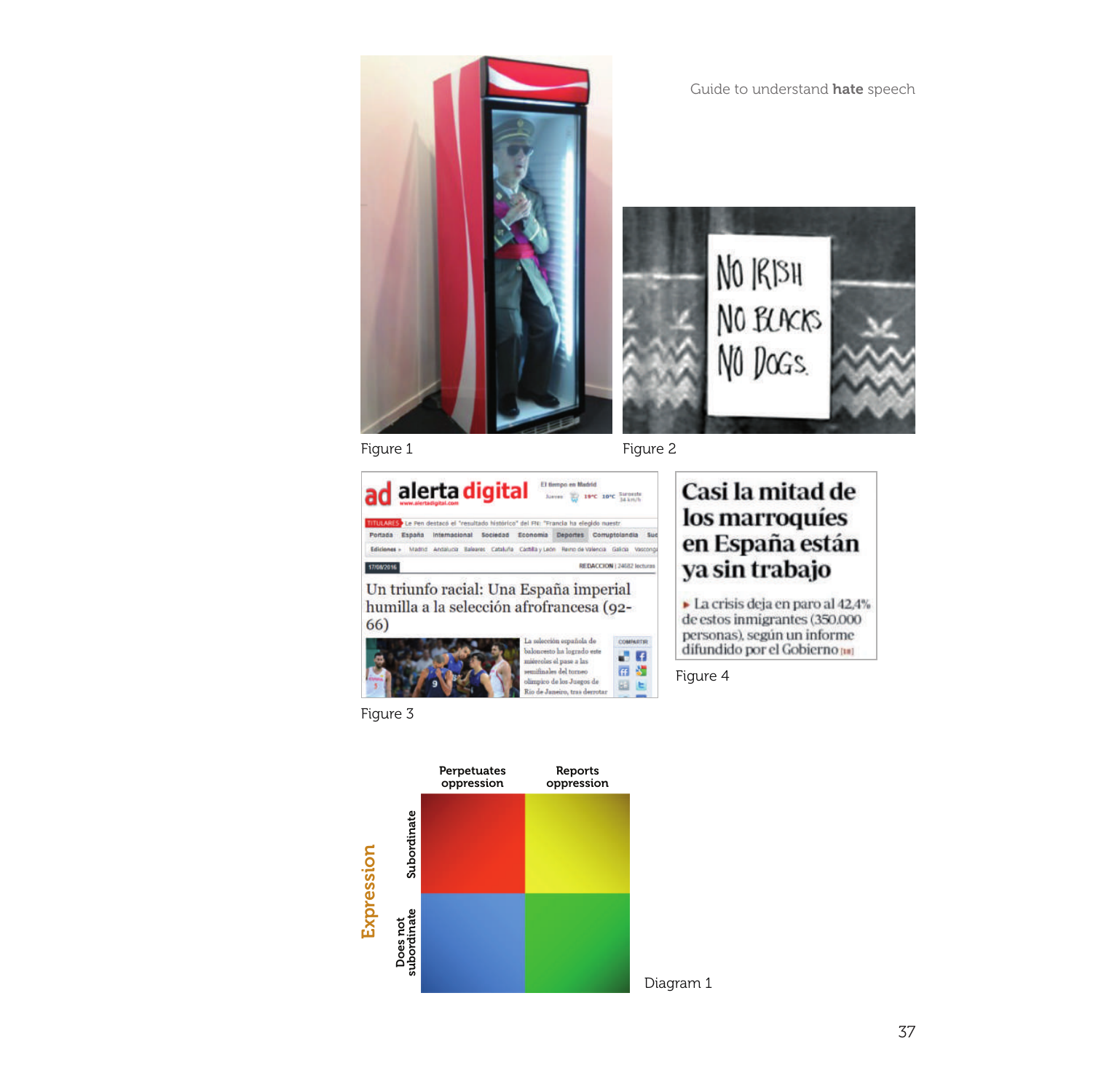#### Activities Chapter III / **Activity 3**

## Would you regulate these expressions?

Duration: between 20 and 40 minutes

Material: Sticky Notes, Cardstock, chalkboard or whiteboard.

Difficulty level: medium.

**Objective:** The objective is to confront the participant with the decision to limit these expressions.

Activity: the facilitator will work with the images that have been organized in the scheme of the previous activity. Participants have to answer the following questions:

- 1. Would you limit these types of expressions?
- 2. Would you limit the issuer?
- 3. Would you protect the referent of the images?

| I would regulate the image    | I would regulate who or     |
|-------------------------------|-----------------------------|
| and only the image            | whom produces the images    |
| I would protect the affected  | I would neither regulate or |
| group or person of this image | protect                     |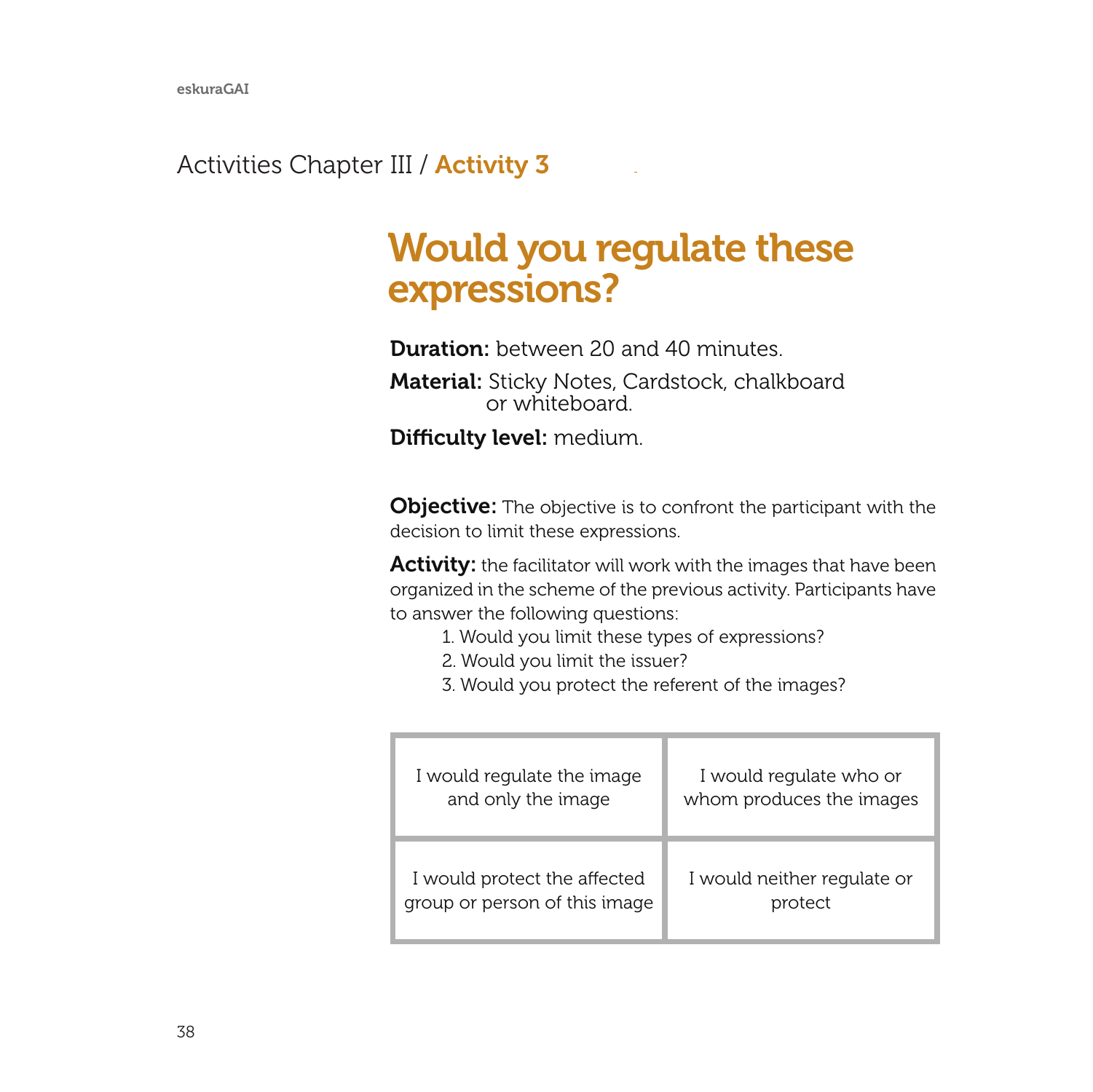#### BIBLIOGRAPHY

Abberley, Paul (1987) The concept of oppression and the development of a social theory of disability. Chapter 10 In 'Disability Studies: Past Present and Future' edited by Len Barton and Mike Oliver (1997); Leeds: The Disability Press,( pp. 160 – 178).

Ahmed, Sarah (2004) The cultural politics of emotion. Edinburgh University Press. Edinburgh.

Altman, Andrew (1993) Liberalism and Campus Hate Speech: A Philosophical Examination Ethics 1993 103:2, 302-317.

Aristotle (1955). The Ethics of Aristotle: The Nichomachaen Ethics. (rev. ed.) (J. K. Thomson, trans.). New York: Viking. p. 104.

Berg, Chris (2012) The Soviet Origins of Hate Speech IPA Review.

Boyle Kevin (2001) Hate Speech-The United States Versus the Rest of the World Maine Law Review Vol 53 pp487-502.

Cicero, Marcus (2002) Cicero on the Emotions: Tusculan Disputations 3 and 4. Translated by Graver, Margaret Bibliovault. The University of Chicago Press.

Cortina, Adela (2017). Aporofobia, el rechazo al pobre. Barcelona: Paidós.

Davis, Angela (2016) Freedom is a constant struggle. Haymarket books. Chicago.

Essed, Philomena (1991) Understanding Everyday Racism an Interdisciplinary Theory University of Amsterdam, Netherlands. SAGE Publications, Inc.

Federici, Silvia (2004) Caliban and the Witch. UK. Autonomedia.

Foucault, Michele (2002). The arqueology of knowledge. Routledge. New York.

Goldberg, Theo (2001) The Racial State Wiley-Blackwell.

Hall, Stuart (1980). "Race, Articulation and Societies Structured in Dominance." In: UNESCO (ed). Sociological Theories: Race and Colonialism. Paris: UNESCO. pp. 305–345.

Judith Butler (1997) Excitable Speech: A Politics of the Performative. New York: Routledge.

Lord Smail, Daniel (2001) Hatred as a Social Institution in Late-Medieval Society Speculum, Vol. 76, No. 1 Jan. pp. 90-126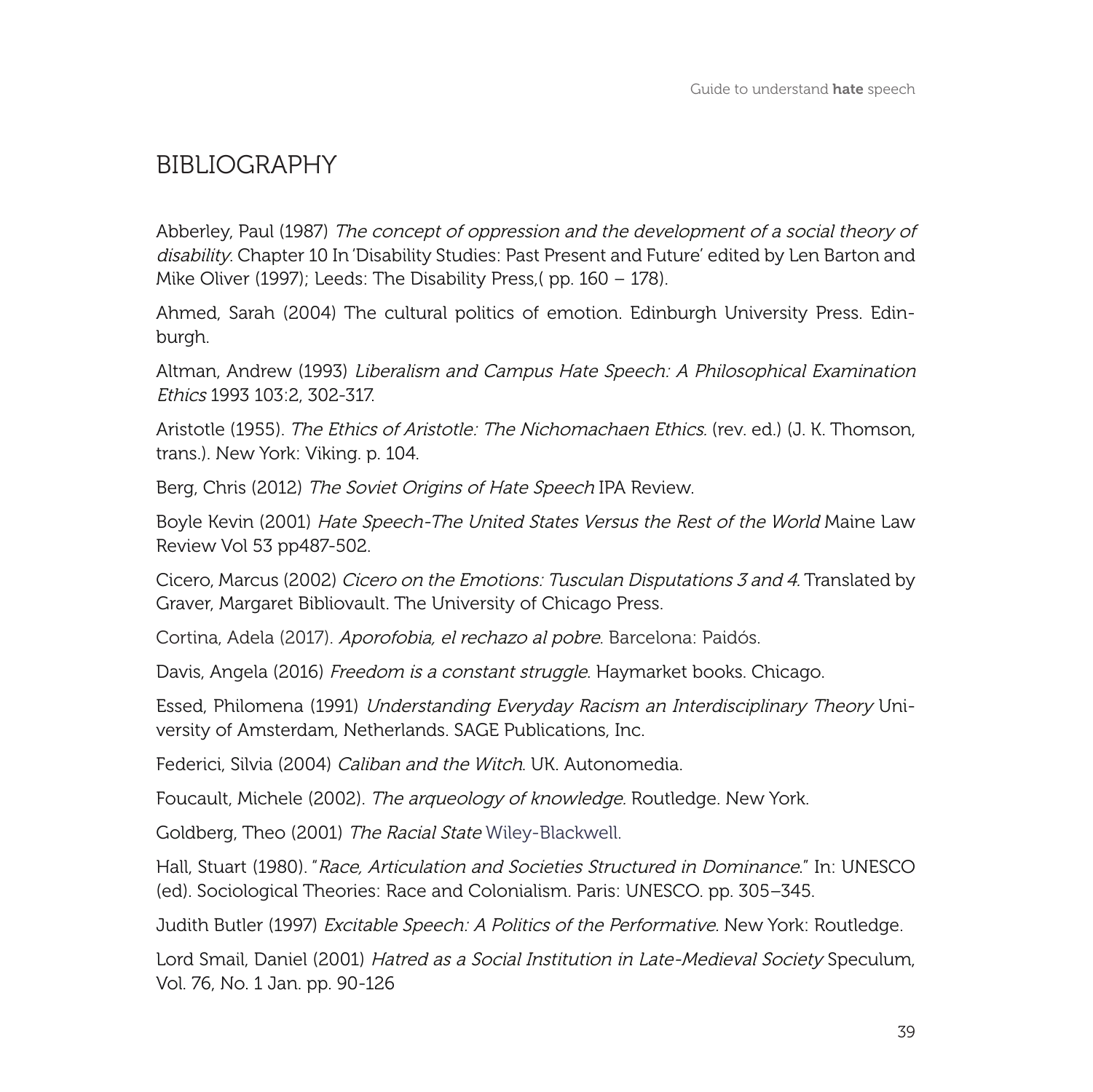#### eskuraGAI

Matzuda, Lawrence, Delgado and Crenshaw, 1993, Words that Would. Critical Race Theory, Assaultive Speech and The First Amendment. Westwiev Press. USA

Mchangama Jacob (2011) The Sordid Origin of Hate Speech Laws. Policy Review

Mies, Maria. (1986) Patriarquy & Accumulation on a World Scale. Women in the international division of labour. Zed Books Ltd. New York.

Morsink, Johanes (1999) The universal Declaration of Human Rights. Origins, Drafting and Intent. Pensnsylvania Press.

Prilleltenky (2003). Understanding, Resisting, and Overcoming Oppression: Toward psycopolitical validity. Am J Community Psychol 31, 195-201.

Rabban, David M. (1997) Free Speech on its forgotten years 1870-1920 . Cambridge University Press.

Shiell, Thomothy C. (2009) Campus Hate speech on Trial. University Press of Kansas.

Sternberg and Sternberg (2008) The nature of hate. Cambridge University Press.

Walker, Samuel (1991) Hate Speech. The History of an American Controversy. University Nebraska Press. USA.

White, Edward G. (1996) The First Amendment Comes of Age: The Emergence of Free Speech in Twentieth-Century America. Michigan Law Review